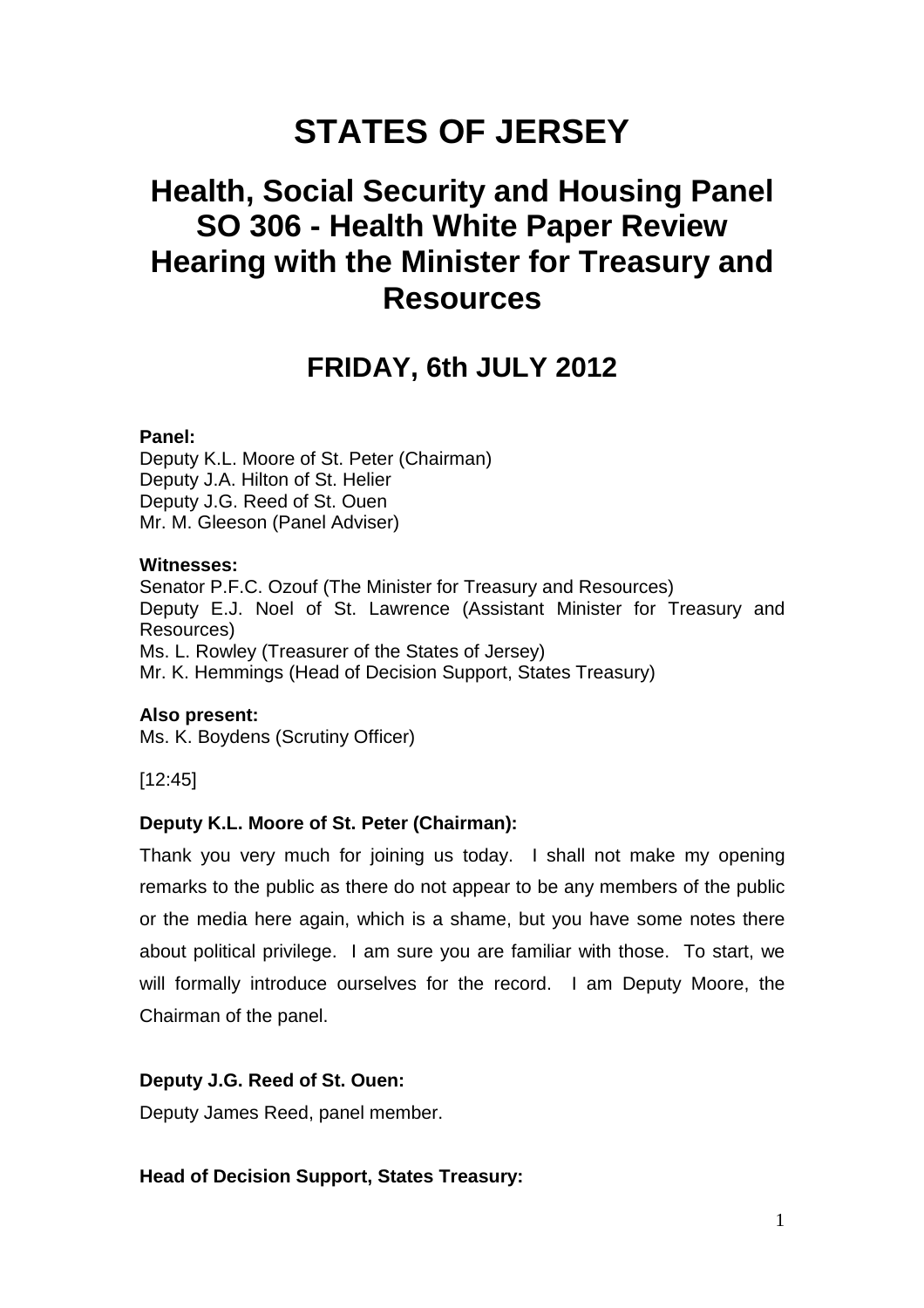Kevin Hemmings, Treasury.

## **Treasurer of the States of Jersey:**

Laura Rowley, the Treasurer of the States.

## **The Minister for Treasury and Resources:**

Senator Philip Ozouf, Minister for Treasury and Resources.

## **Assistant Minister for Treasury and Resources:**

Deputy Eddie Noel, Assistant Minister for Treasury and Resources.

## **Deputy J.A. Hilton of St. Helier:**

Deputy Jackie Hilton, Vice Chair of this panel.

## **Mr. M. Gleeson (Panel Adviser):**

Michael Gleeson, adviser.

## **Ms. K. Boydens (Scrutiny Officer):**

Kellie Boydens, Scrutiny Officer.

## **The Deputy of St. Peter:**

Just to set the scene, let us talk about your involvement with the build-up of the White Paper and previously the Green Paper. What level of involvement did your department have in this work?

## **The Minister for Treasury and Resources:**

From a personal point of view I have been a member of the Ministerial Oversight Group (M.O.G.) right from the start of it. I think it has been a good example whereby there has been a multi-ministerial involvement in developing a policy, challenging that policy and coming out with the Green Paper and then the White Paper. I chaired the M.O.G. in the previous administration quite regularly. So, former Senator Le Sueur, myself, the ongoing Minister for Health, Deputy Pryke, my former Assistant Minister, the Constable of St. Peter, were involved, and Deputy Noel and I have been part of the Ministerial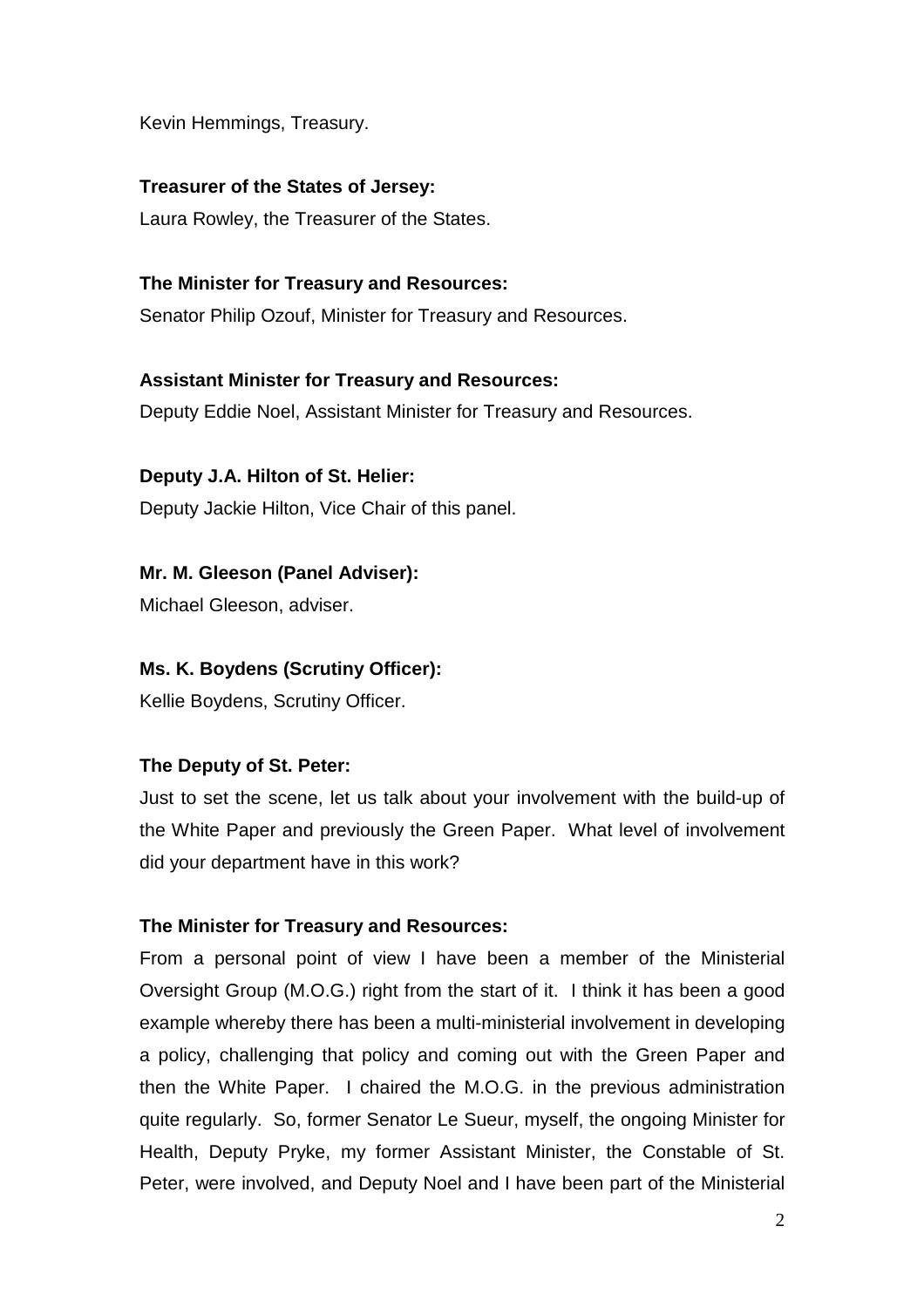Oversight Group right from the start. So we have been very involved and certainly we have seen it as our role to challenge, to support the whole financial side of the evolving White Paper and proposals and we expect to be involved all the way through in terms of implementation. From a department point of view there is now a very strong relationship at the official level between the financial officials in the Treasury and Health and Social Services. The Treasurer has even yielded the Deputy Treasurer over to be the Director of Finance in Health. So there is a high level of confidence and really very strong, good working relations, both at a ministerial level and at an officer level, and that is appropriate. Health is the biggest single financial challenge that we have faced and going forward is the biggest recipient of increased resources. There is an awful lot of support needed in the area of, for example, property holdings, which Deputy Noel deals with, in terms of dealing with the Health and Social Services real estate as well, which is another additional factor. So, revenue expenditure, governance advice from a financial point of view, capital planning, property planning at a whole multitude of levels. Is there anything you would add, Treasurer?

#### **Treasurer of the States of Jersey:**

I do not think you have left much out, Minister.

#### **The Deputy of St. Peter:**

At the Green Paper stage there were 3 outcomes identified. How were the financial implications of those outcomes determined and what assumptions were used to base the figures on?

#### **The Minister for Treasury and Resources:**

I think it is worth noting at this stage that the whole crafting of the proposals has been underpinned by the substantial amount of work that has been done by KPMG. It was acknowledged from the start that there were not the metrics of information or a model that was suitable to be planning what the demand could be, given different scenarios for Health and Social Services in the future, given the radical change that is happening in terms of the ageing population that is going to be coming through our community in the next 20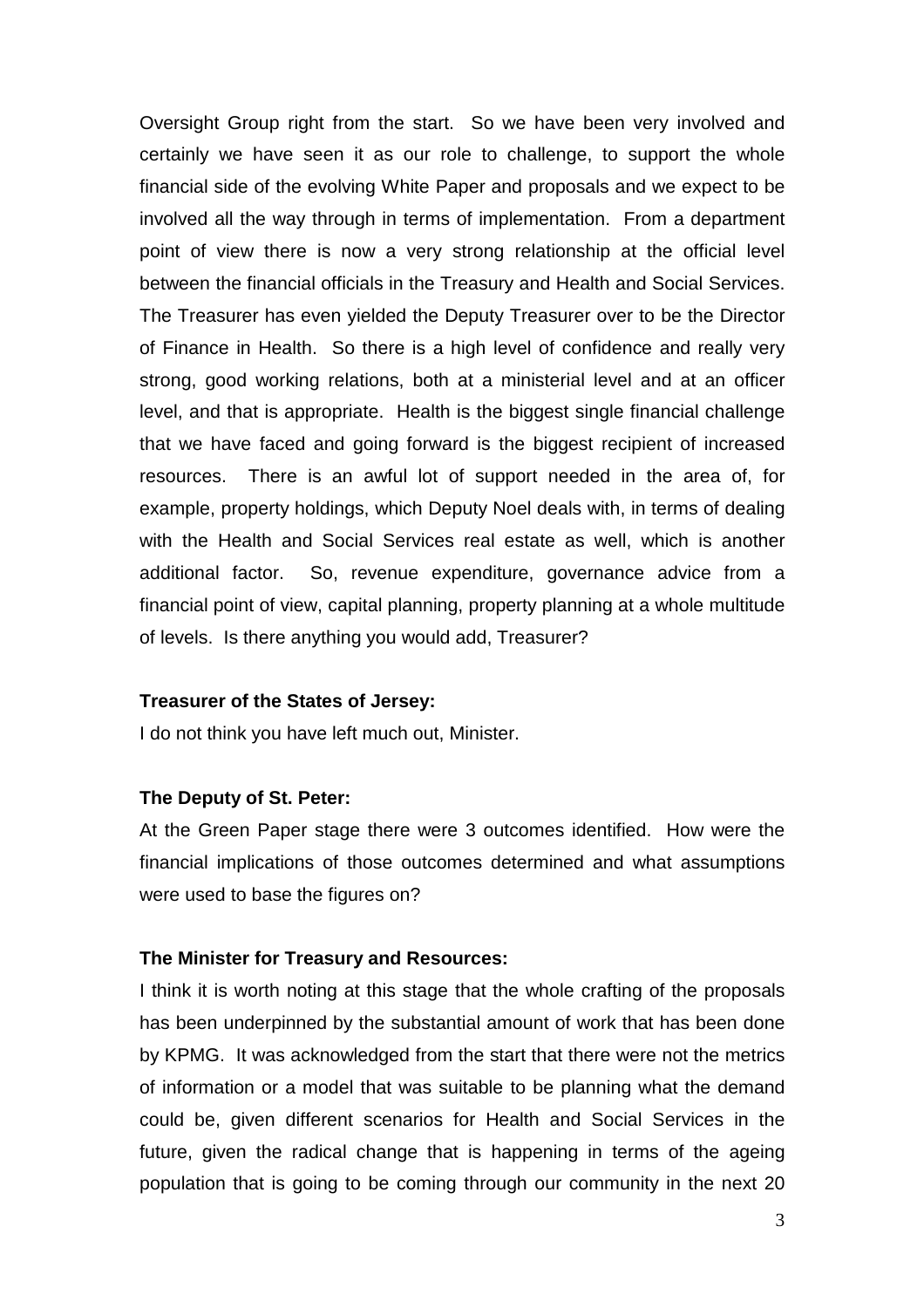years, and that is why, effectively, KPMG was brought in. I think it is worth noting that KPMG were overseen by a multi-discipline of officials, and the Treasurer and the former Interim Treasurer have been part of the procurement arrangements for KPMG, if I am not mistaken.

## **Treasurer of the States of Jersey:**

We did not help with the selection of KPMG, but KPMG did a very thorough job on the development of the Green Paper proposals and you will know that there was a great deal of involvement right from the outset. I do not know if Jackie attended but there was a big event called You Collaborate at the very start of the process, which Treasury supported. So right from the very start I think from memory there were about 80 different organisations that were involved in a big event which KPMG helped to organise, which was the genesis for all the ideas which then went into the Green Paper. From the Treasury point of view, you asked specifically, Chairman, about how did we support the costing of the proposals and 2 of my colleagues within Treasury, one with a lot of expertise in modelling and the other with a lot of expertise in project management, went over full time to support Health in the drafting of those initial outline business cases. We do not use names, do we, but 2 of my team, in addition to the Deputy Treasurer and another one of my staff, went over to work specifically on the KPMG model. In addition to that, all the way through the Ministerial Oversight Group we have attended diligently all those meetings and supported the work in between. My impression from the work that KPMG have done, the professional work that they have done on the health side, was that it was very broad ranging, very comprehensive and very professional. The way in which they generated different options for colleagues in the health service to consider was very fruitful but at the same time they did not waste time pursuing options which were not going to fit the local environment. So I thought they struck the right balance between considering all the different options that were available but at the same time not pursuing things which just were not going to fit the local circumstances.

#### **The Minister for Treasury and Resources:**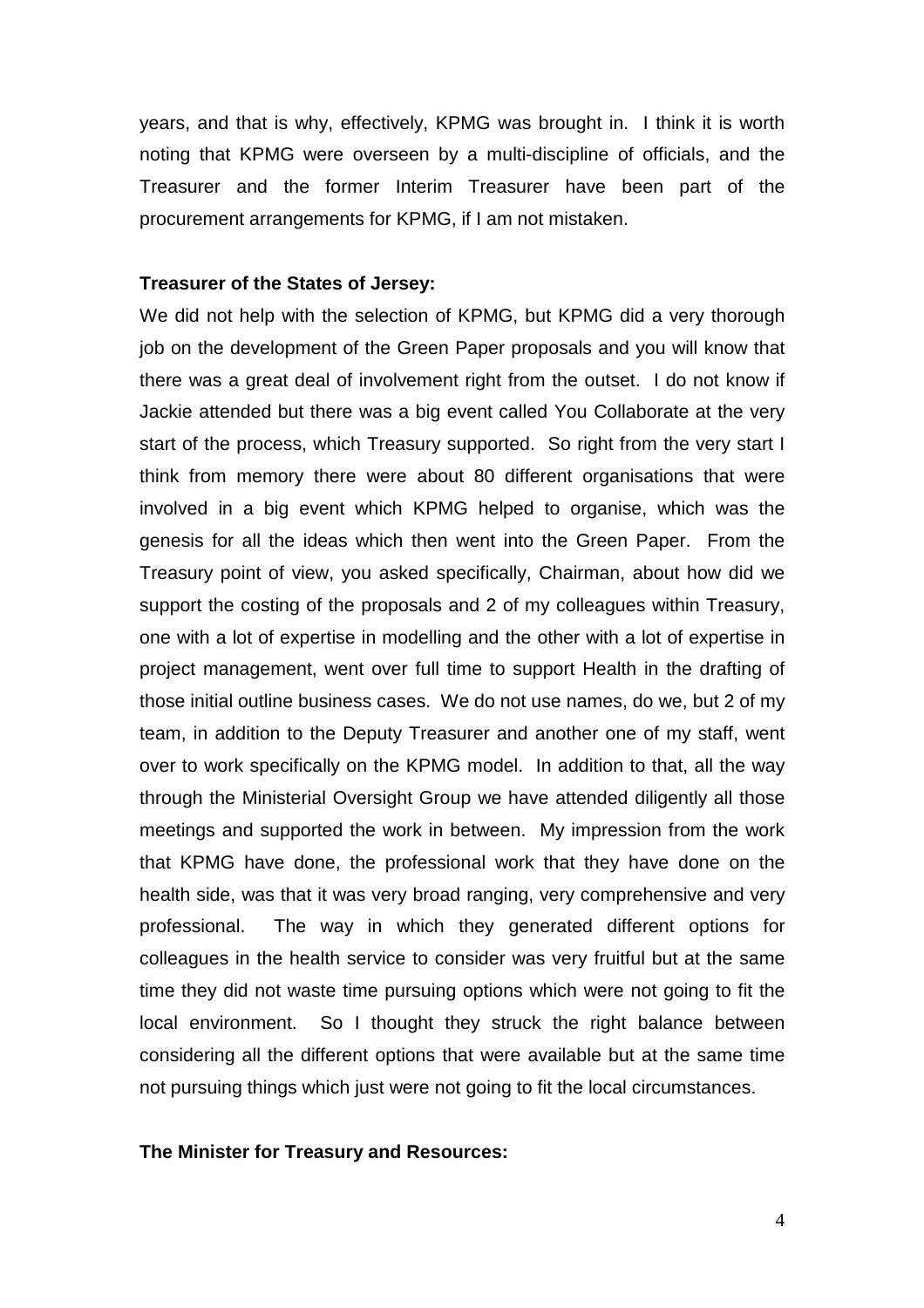I think it is probably just worth saying that we feared that without substantial change in the structure and the delivery of health and social services, because of the ageing population and - Mr. Gleeson will be far more able to explain this than I would - the changing way of medical specialisation, the way that the N.H.S. (National Health Service) has moved on massively in the U.K. (United Kingdom) in the last 10 years, if we carried on trying to provide Health and Social Services in the structure that we have got at the moment it was going to become completely unaffordable. So our role almost has been to ensure that the growth is limited but at the same delivering excellent healthcare in the long term. I have to say also I think we recognise that there has been a lack of investment in appropriate areas in Health and Social Services. In infrastructure, I think we have all been round to see some of the estate that is, frankly, in a lamentable state of repair. We have made a lot of changes at Rosewood House at St. Saviour. There is obviously a big capital programme ongoing. I think that we regard Health and Social Services as almost an area - and James will know this from his time at the Council of Ministers - of real challenge for the Council of Ministers to get a grasp of just what was the scale of change and problem that we were dealing with. We needed to have confidence in the management structure, based upon good advice and on good analysis, in order to have the confidence to put the money in. It has not happened by accident but there has been a lot of work done by Treasury in supporting, strengthening the management and the financial management structure of Health and Social Services. We need to be confident that it is not just about spending more money. It is about spending money wisely, with good systems, with good analysis, and that is why, giving a very potted history ... Interrupt me when you think I have gone on from answering your question.

#### **The Deputy of St. Ouen:**

I would like to bring you back to the question, which is how were the financial implications of each of the scenarios determined. Are you suggesting that it is KPMG that determined the financial implications of scenarios 1, 2 and 3?

#### **Treasurer of the States of Jersey:**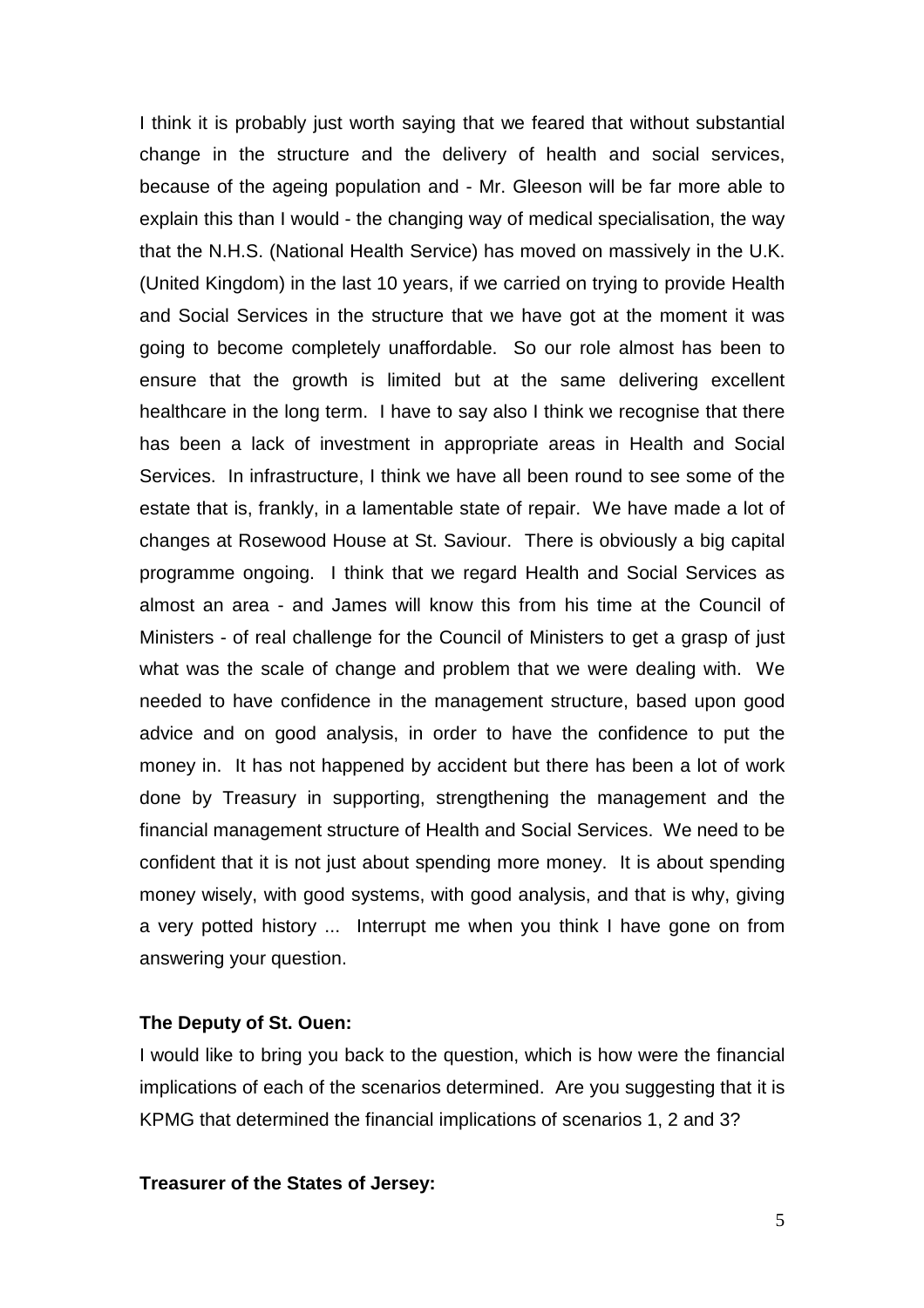No, there was a progressive development of the financial implications. So, first of all, as the Minister for Treasury has advised, there was a shortage of data and information in Health to be able to produce costings of all the current services on a structured and sensible basis so this was why we used the KPMG model. We had some information, which we were able to provide to KPMG, but we also needed their assistance to try to fill some gaps to help with the initial analysis. For example, what you might ideally like is a perfect costing model for different specialisms, even down to the level of an individual operation. You really like to know how much does a hip replacement cost, how much does a bypass cost and so on. Health did not have anything like the level of detail available to them to be able to carry out that sort of analysis. So we needed a model to be created which would enable us to at least have a reasonable projection for what the implications would be of changing the service from where it is to where we want it to be. So the way in which that was approached was to take the existing base budget for Health and supplement that with expenditure that we know goes through the Social Security Department and to build up the base costs in that sort of way. All that information was fed into the KPMG model and then used as a basis for projections but all it could do ... it could not tell us precisely what the implications would be of changing the approach to delivering different services but it could give us a general direction. So the next thing that was done was we sent a couple of my team over, first of all, to help with that model and to try to get a broad direction of travel and then Health began to work on 8 outline business cases. One of my staff, who is now part of our audit team and is presently seconded into Procurement doing a piece of work there, went full time to help to develop the financial implications for each of what were initially 8 outline business cases.

#### **The Deputy of St. Ouen:**

Can I just stop you there. We are talking about the overall costs and financial implications as identified in the Green Paper. We are not yet at the point of looking at the individual business cases used and identified to deliver proposals contained in the White Paper.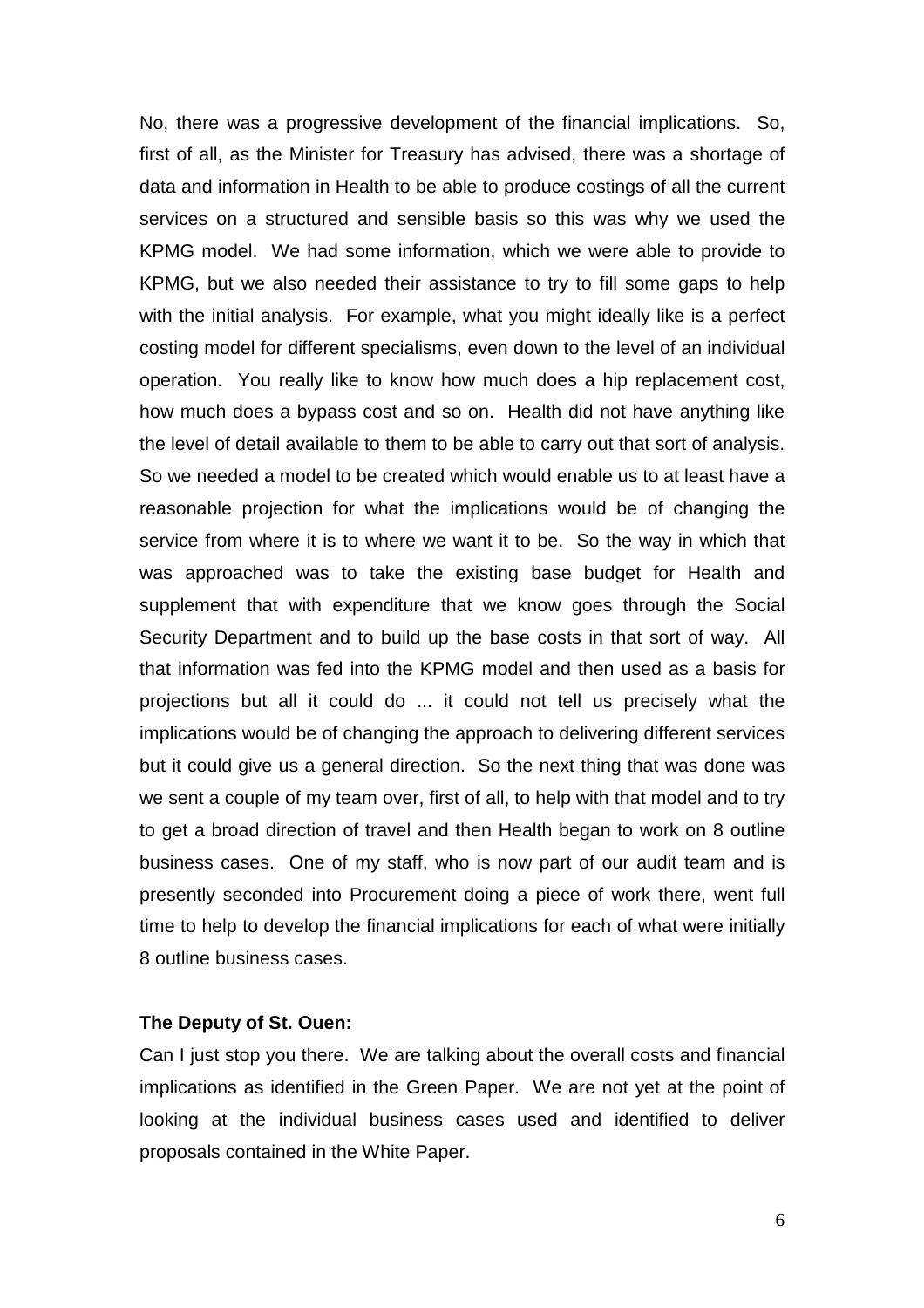## **Treasurer of the States of Jersey:**

Those initial costings in the Green Paper were a combination of information that was being driven through the KPMG model plus some further work done with Health and Social Services finance.

## **The Deputy of St. Ouen:**

So the assumptions were in the Green Paper that the decision to deliver the preferred option of Health, which is now identified in the White Paper and supported by the 8 business cases, that information was fed into the Green Paper which allowed you to determine the different costs for scenarios 1, 2 and 3?

## **Treasurer of the States of Jersey:**

The work that was done with KPMG on the financial model helped inform what went into the Green Paper and we have built on that as we have moved towards the White Paper, but because the data and the information in the KPMG model was not sufficiently granular and not sufficiently detailed what we have then gone on to do ... that has given us a general direction of travel and then for the White Paper we have developed much more detailed costings for each of the initially 8 business cases. I know they have now been reorganised.

## **The Deputy of St. Ouen:**

Can we stick to the Green Paper for the minute?

## **The Minister for Treasury and Resources:**

If you have not had a briefing on the KPMG work, it probably would be good to get literally an hour on explaining what happened through the process because we are not going to do it justice by giving ...

[13:00]

## **The Deputy of St. Ouen:**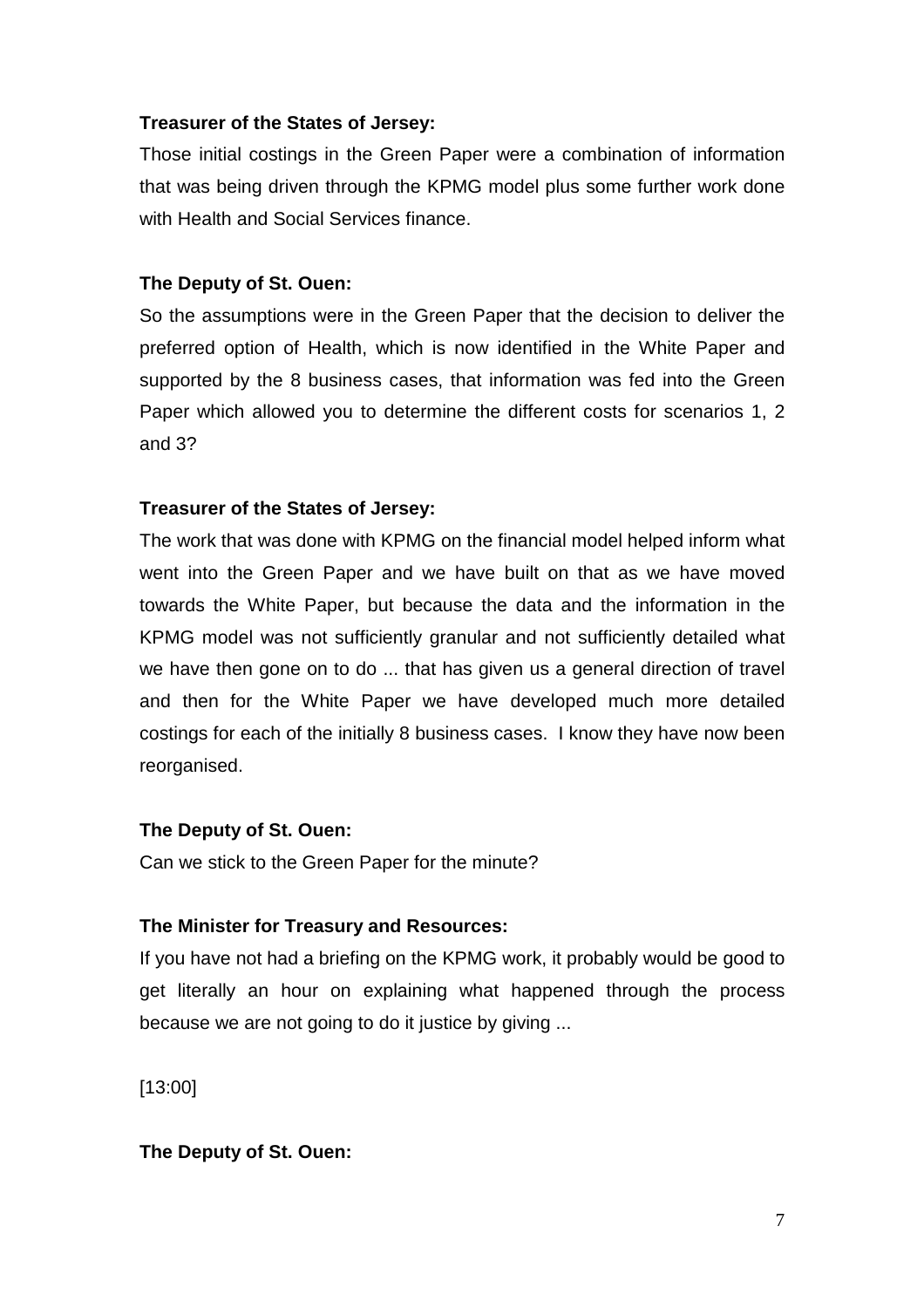We have been provided with the KPMG report and we are going to be looking at the work that they have undertaken. Basically what we want to know, and you just said earlier that there has been multi-ministerial involvement right from the start, a Green Paper has been presented to the public with financial implications to encourage them to make some choices about particularly the directions that they would wish Health to go. You have identified some overall figures and basically what we are saying, and asking you to tell us, is how the financial implications of each scenario were determined. I think we have sort of got that explanation now. The other part is what assumptions were made to base the figures upon, because obviously we appreciate it is over a 30-year period, so we just want to get a flavour from you briefly about how ...

#### **Assistant Minister for Treasury and Resources:**

I was involved both from the Treasury point of view and at the time as Assistant Minister for Health and Social Services. There were 2 core base assumptions. One was the demographics of the ageing population, so that was a major driver to the outcomes, and the second major driver to the outcomes was the substantial changes that are happening year on year in the medical profession. There is specialism and sub-specialism whereby we have a number of general surgeons currently at the general hospital and we know that we cannot replace them like for like going forward and it will take maybe 2 or 3 specialist surgeons to replace what was determined, for want of a better phrase, as an old school style of a general specialist.

## **The Minister for Treasury and Resources:**

The reason why I mentioned the KPMG model, there are 3 elements of the KPMG work. There was the unpacking of the problem and the populating of data which formed the analysis. That was a discursive position. We met on a monthly basis. The Ministerial Oversight Group had briefings over a period of 12 months, probably, where we tackled an issue at each meeting. For example, we tackled the very high level issue of how much was Jersey spending on healthcare compared to 5 other jurisdictions, what had been the evolution of that spend in revenue expenditure, where we think co-payments are, what is Jersey spending. So we did really macro stuff from the start and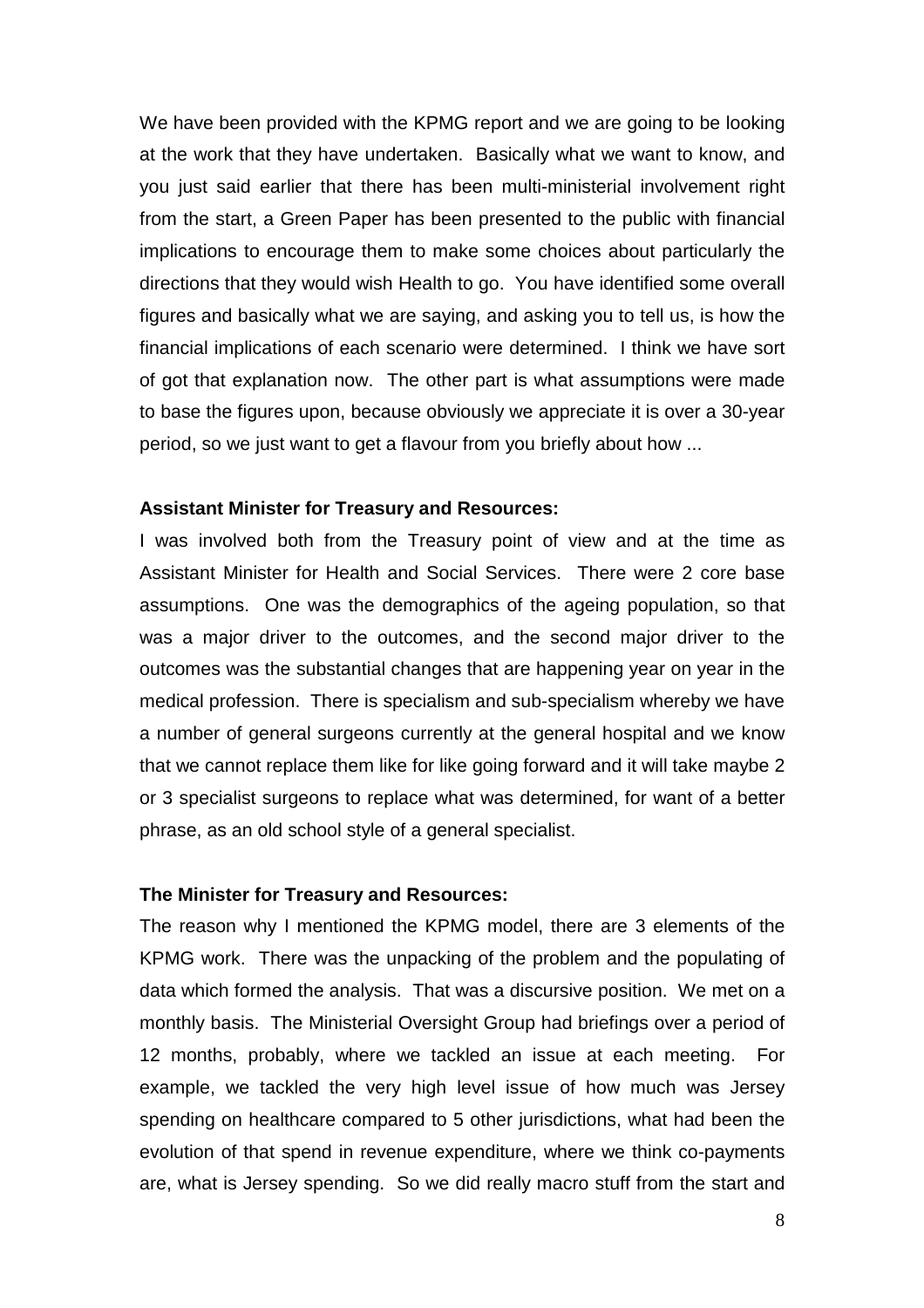then we guided KPMG and Health and we concluded that we needed a model. The actual bailiwick model is this computer program that has been built. It is a spreadsheet-driven computer program which plugs in assumptions on population and literally predicts on the basis of the longevity of people how many hip operations you are going to need in 2020, 2030, 2040, how many cataract operations. It would be really worth you seeing the level of detail. I do not understand it all but after having spent a few hours seeing it and the numbers that were popping out at the bottom of the estimates of doing various different or not doing various different things, I have a high degree of confidence in the forward projections. Obviously going out to 2040 is a long time but certainly you have got the key trends and for the first time ... I had been part of the Council of Ministers on New Directions. New Direction was well intentioned and was very good at describing the new world of healthcare but it was not underpinned with any analysis, any data, and this time we were determined to underpin it with good base data, which we did not have. It is not a criticism of Health and Social Services but there was not the metrics, there was not the data to populate a model, so we wanted a model built and then plugged into that model were scenarios. The population numbers were based upon the previous census as updated. A piece of work that has got to happen now in the first phase in the next 2 years is populating that model with the new census numbers, because they will change. I do not think it changes anything in terms of the scenarios of which one you pick.

## **Treasurer of the States of Jersey:**

It will change the long-term costs.

#### **The Minister for Treasury and Resources:**

It will change the long-term costs. So we have got a model that we can plug assumptions in and that gives us confidence in terms of costings.

#### **The Deputy of St. Peter:**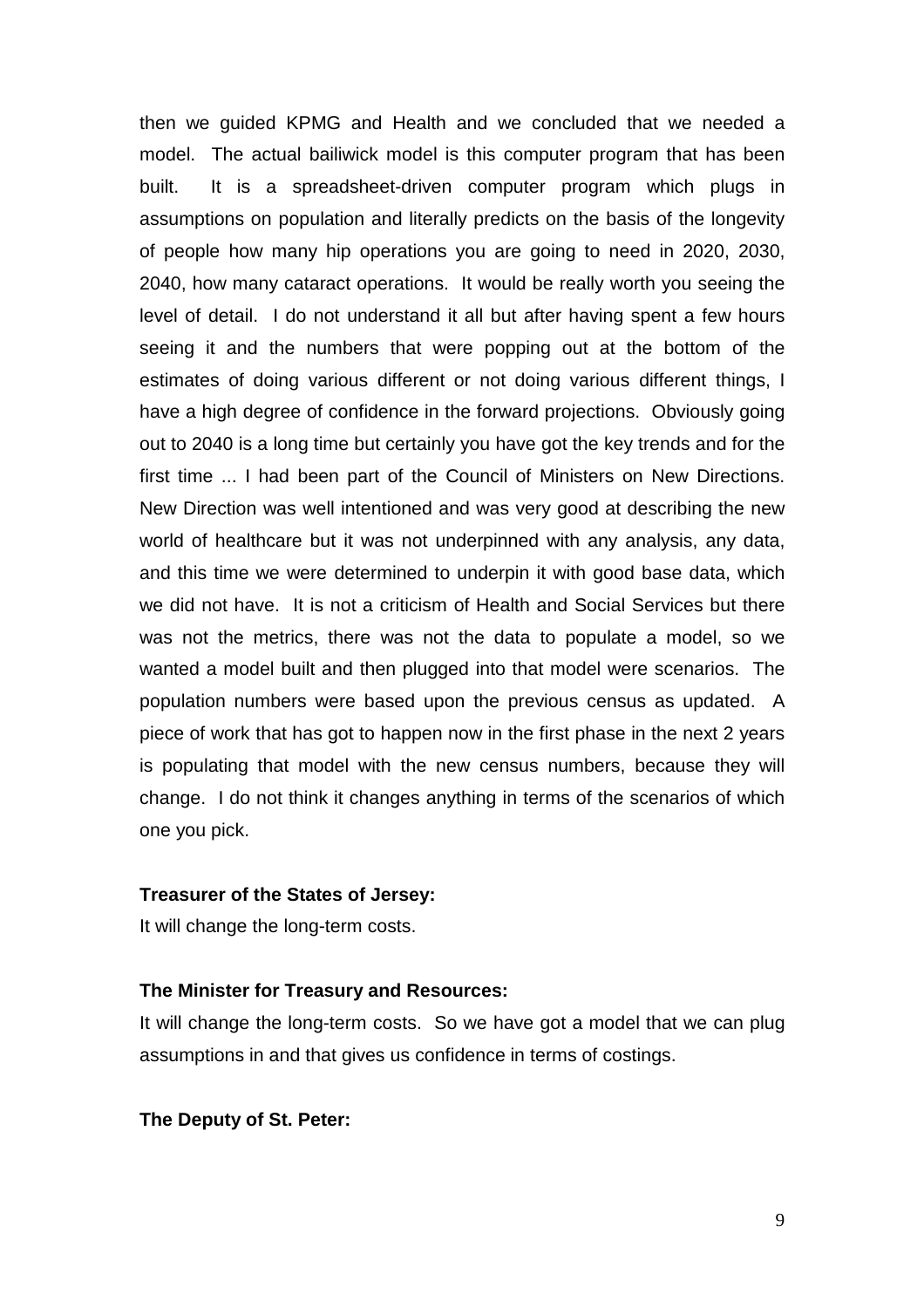Would you feel differently if we told you that this area of sub-specialisation, consultants, is changing already and they are moving back to more general surgery so there will be a more generalist pool of recruits in the future?

#### **The Minister for Treasury and Resources:**

That is great, that is going to help, but we are not health professionals. Our role is to make sure that there is data and analysis and a model which can respond to the inevitable changes either one way or the other in terms of medical science. We have now split the White Paper into 3 clear phases. This is a massive job of effectively completely rewiring and re-plumbing our Health and Social Services infrastructure from G.P. (general practitioner) levels to consultants to the buildings. This is a huge piece of work and has got many multiple components in it. You ask me some questions. I will stop talking.

#### **The Deputy of St. Peter:**

But briefly, I think it is a yes or no answer, you are happy that you have had the right data, enough data and you are heading in the right direction?

#### **Treasurer of the States of Jersey:**

Yes, we are. We have got more information from Health in support of their proposed direction of travel than we have from any other department in relation to their growth bids. We have been a bit hard on them in terms of the amount of information that we have asked for and the speed with which we have asked for it. The new Council of Ministers met, as you know, in December to consider its new range of priorities and in preparation for that we wanted clear sight of the biggest potential area of growth in the coming 3 years, which was very clearly going to be Health. So I asked Health to prepare their outline business cases by November so that we could have some sort of feel when we went to the Council of Ministers and give them an initial assessment of our forward projections for their new term. This was going to be our biggest new area of spend and I needed them to give me some idea, in millions would do, or half millions, not down to the last penny, so that we knew the sort of problem that we were going to have to try to grapple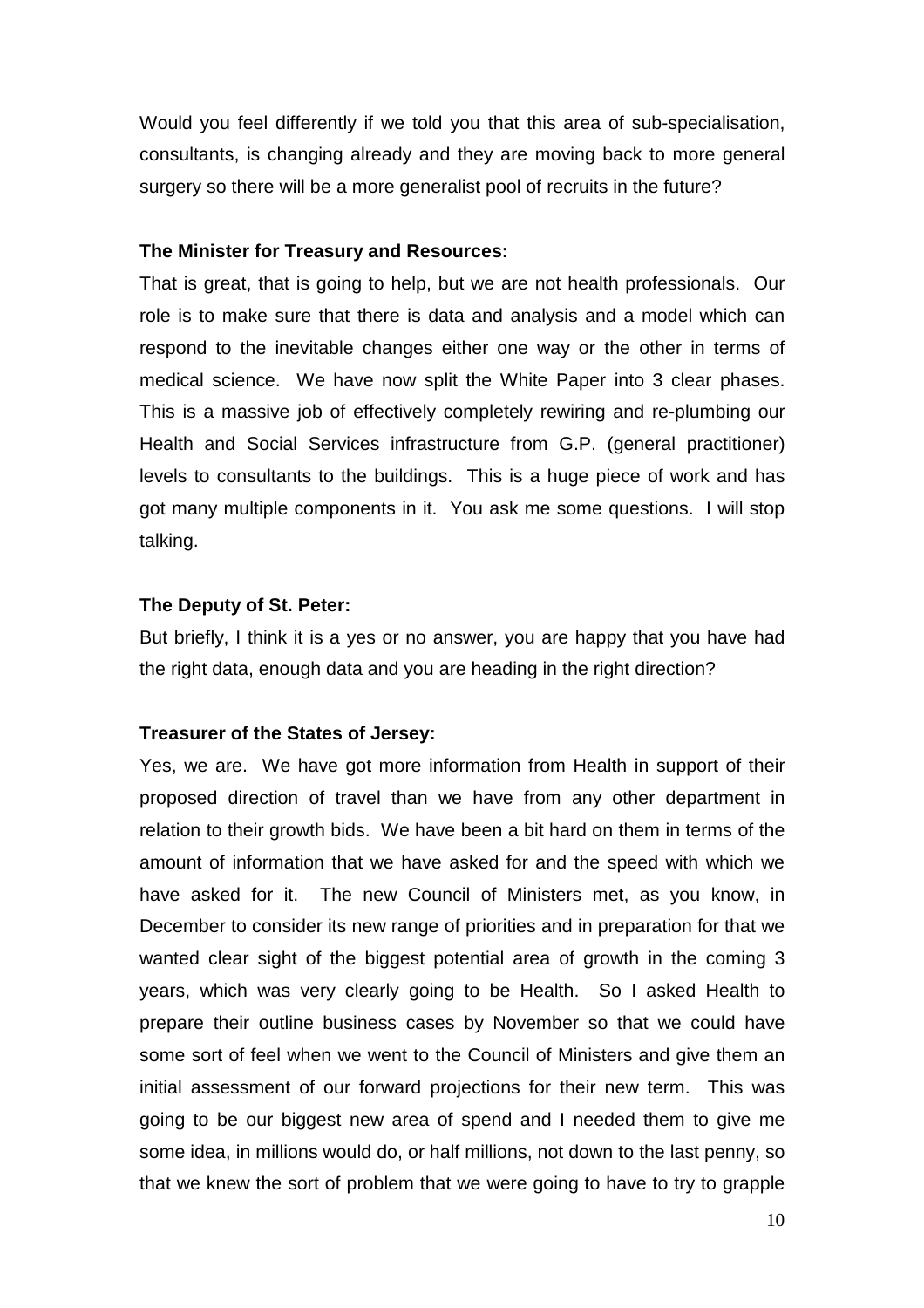with. At the same time we knew that we needed sight and in the Medium-Term Financial Plan (M.T.F.P.) towards the back there is our first attempt at a long-term capital plan. So, alongside our work with them on the outline business cases on the revenue side we have been looking at the future requirements in terms of health investment in the infrastructure as well. Again, working in parallel and working alongside them we have been investigating ways in which we can fund those future requirements and we have looked at a range of different options for how we might fund the infrastructure investment that is going to be very necessary for Health and also one of the biggest areas of new investment that the Island has probably had, I would suspect, a new hospital.

#### **The Deputy of St. Peter:**

Thank you. Briefly I would like to touch on why we are where we are. Over the last couple of years you have allocated some additional sums for specific projects within the health service to upgrade infrastructure, which you earlier alluded to were in a lamentable state of repair. Really what we want to know is your feel for why there has been such a lack of investment in Health and Social Services over the past 10, 15 or more years.

#### **The Minister for Treasury and Resources:**

I think there are a number of reasons for it and it is true to say, and I am sure I would have expected the Minister for Health to say this, that we are playing a catch-up game. In an ideal world Jersey's health and social services systems and models would have been modernised earlier. New Directions was prophetic in many ways. It was highlighting exactly the same problems that the Green Paper and the White Paper are addressing today, but it did not get any political traction. My own view is that there was a need for a new structure of management in the hospital. The former chief executive was dealing with policy and strategy as well as governance issues. I think there needed to be a much clearer management structure in the hospital where there is a chief executive who is clearly in overall control but an individual was responsible for managing the hospital. The hospital is an organisation spending in excess of £100 million a year. It needed its own chief executive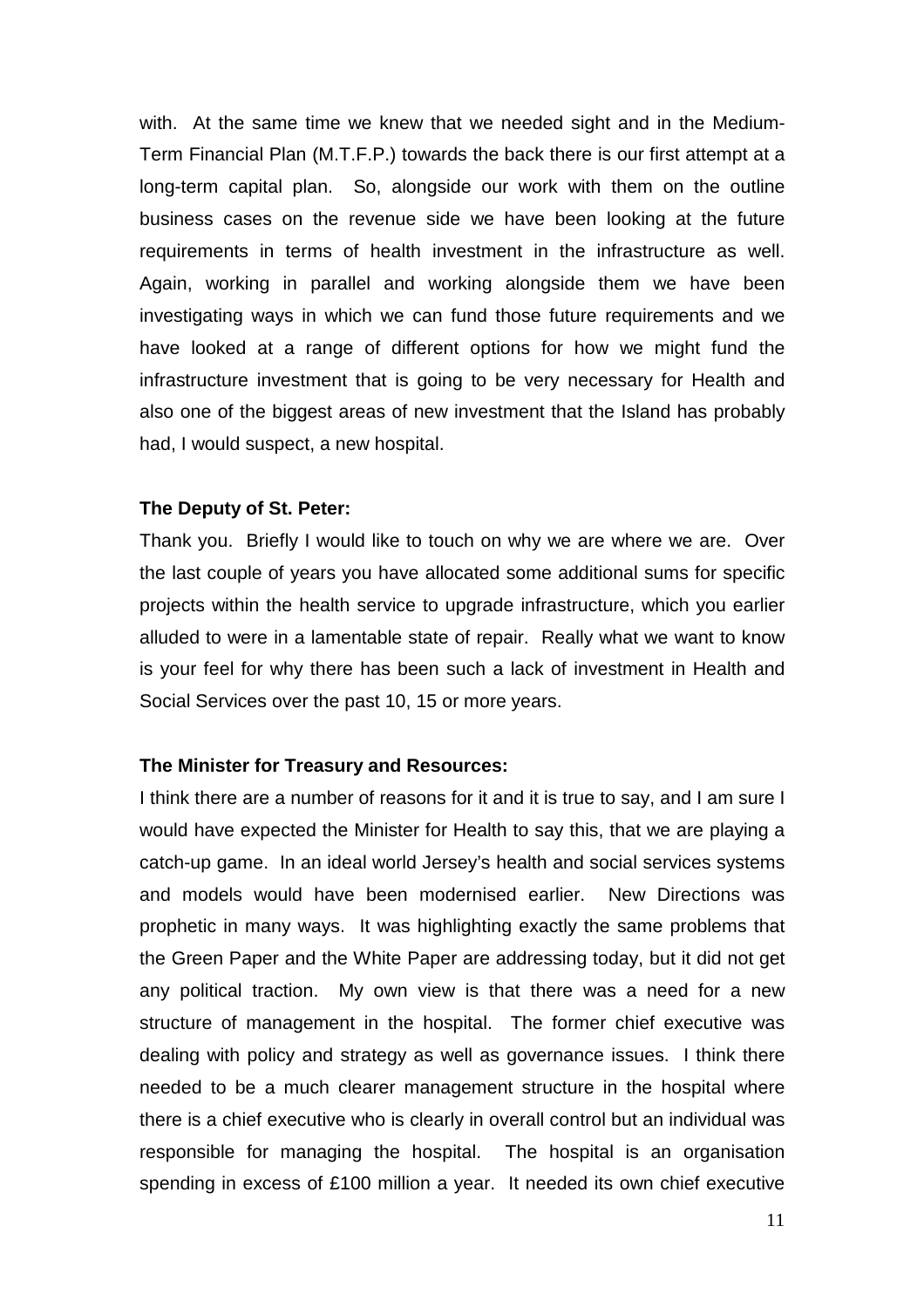and dedicated time and that is why we strongly supported the appointment of Mr. McLaughlin or that post being created, and that has made a big difference in terms of management. People need to be focusing on the day job but they also need other people. You cannot deal with strategy at the side of your desk alongside an already very hard pressed and very over demanded health service. So the management structure, in my personal view, was not organised in a manner which could have delivered a change programme. Now you have clear responsibility. You have got a chief executive in overall control who clearly understands the healthcare world, you have got a managing director of the hospital, and we have now got a change director. If you are going to do change properly it must be project managed. You have got to properly resource it, you have got to properly plan it, quite apart from the fact that it is fair to say that from a financial management point of view for the last 10 years we have had issues with Health not being clear about their year end positions, being overspent, being underspent, not being particularly clear. The financial management structure that is now being put in, with the oversight of the Treasurer, is now much stronger. My own view is that for a long period of time there was a period of political isolation by the Minister for Health and that did not serve the interests of our community in terms of their healthcare. You need a really good, strong relationship between big spending departments. They need to be able to be involved in terms of planning and strategic planning, and it was not, it was isolated. We are certainly there to challenge Health in terms of funding but we are also there to help.

## **Deputy J.A. Hilton:**

Can you give us an idea of the level of underspend compared to a comparable place to Jersey?

#### **The Minister for Treasury and Resources:**

I have not got the statistics. That is a very good question. G.D.P. (gross domestic product) spend, per capita spend, we can pull out ... we had a meeting last March on the subject of the macro spend of healthcare.

## **Treasurer of the States of Jersey:**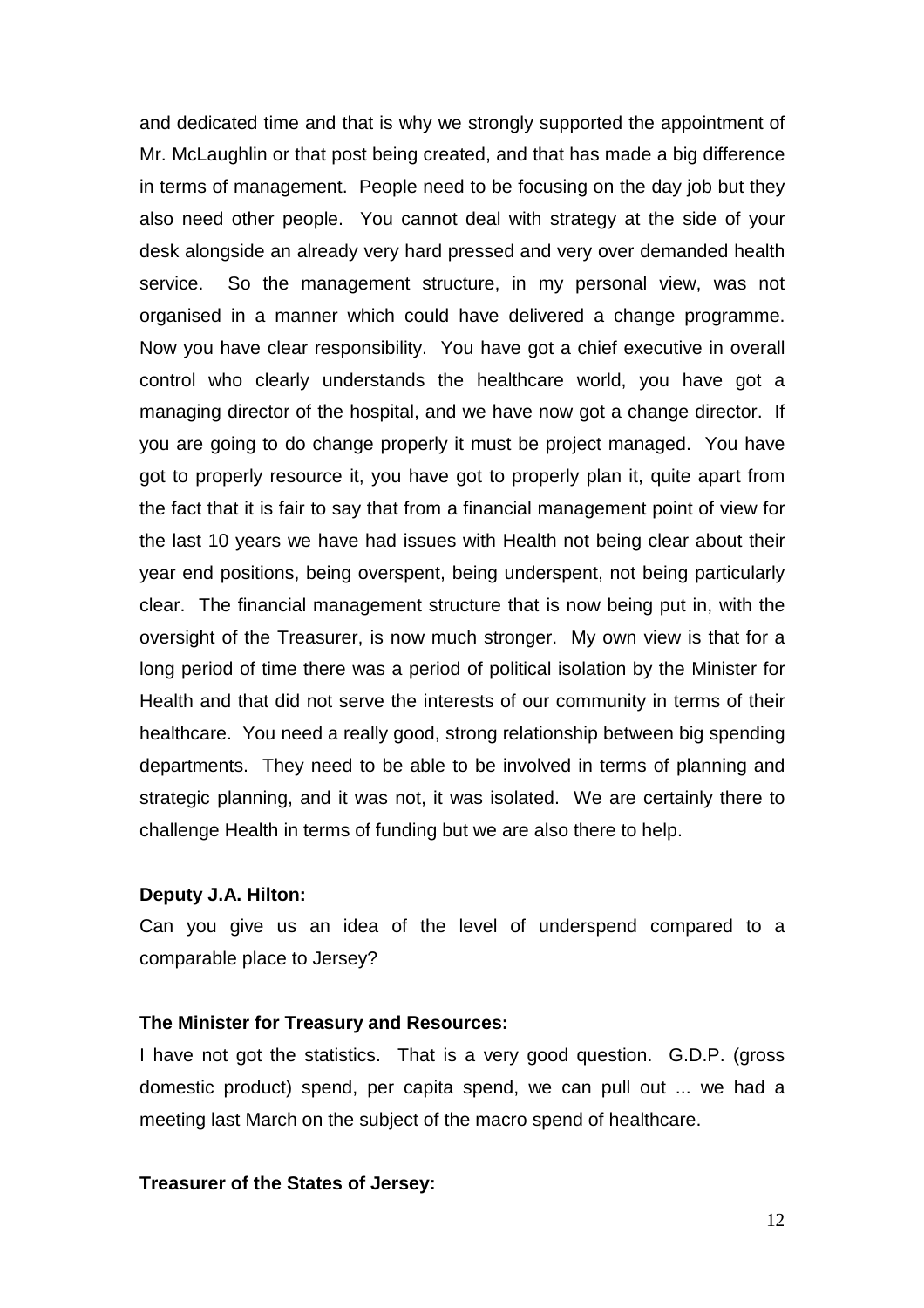That sort of analysis is not very helpful because Jersey's G.VA. (gross value added) is so high so when you are looking at Jersey G.V.A. if you look at a percentage of G.V.A. it does not work. If G.V.A. is 100 for Jersey and it is 50 for another jurisdiction, if we are spending 20 per cent we are spending 20, if they are spending 20 per cent they are only spending 10.

## **Deputy J.A. Hilton:**

What about per head of population?

#### **Assistant Minister for Treasury and Resources:**

One of the dilemmas that we had at my time on the Health ministerial team is we were almost looking at 2 ends of the same telescope. One end was G.V.A. where you would say just looking at that figure we were underspending compared to other jurisdictions. That is because our G.V.A. was highly inflated. If you look at the other end, we were spending per capita a lot more than other jurisdictions, and there were these 2 contradictory views. The result is somewhere in the middle.

#### **The Minister for Treasury and Resources:**

We are not a slave to those numbers but certainly they were instructive in terms of there being a particular spend, acute services spend per capita, G.P. primary healthcare, all of those. There is an interesting dataset which formed part of our initial considerations and certainly gave an indication to me that we were going to have to spend more money. I would probably just say one other thing at this point that when we described 2 years ago the fact that Jersey would have a deficit of £100 million by 2013 that was not just because our income had fallen because of the crisis in the financial world. It was because we knew and we forecast that we were going to have to spend a lot more money on healthcare. So an important part of the emerging deficit was the fact we knew we were going to have to spend more and thank goodness we did that because we have now got the resources. Many people are saying to us: "Well, how come you have got the resources to apply in the Medium-Term Financial Plan the figures that you have got in the White Paper?" The answer is simply that is what we forecast was going to happen.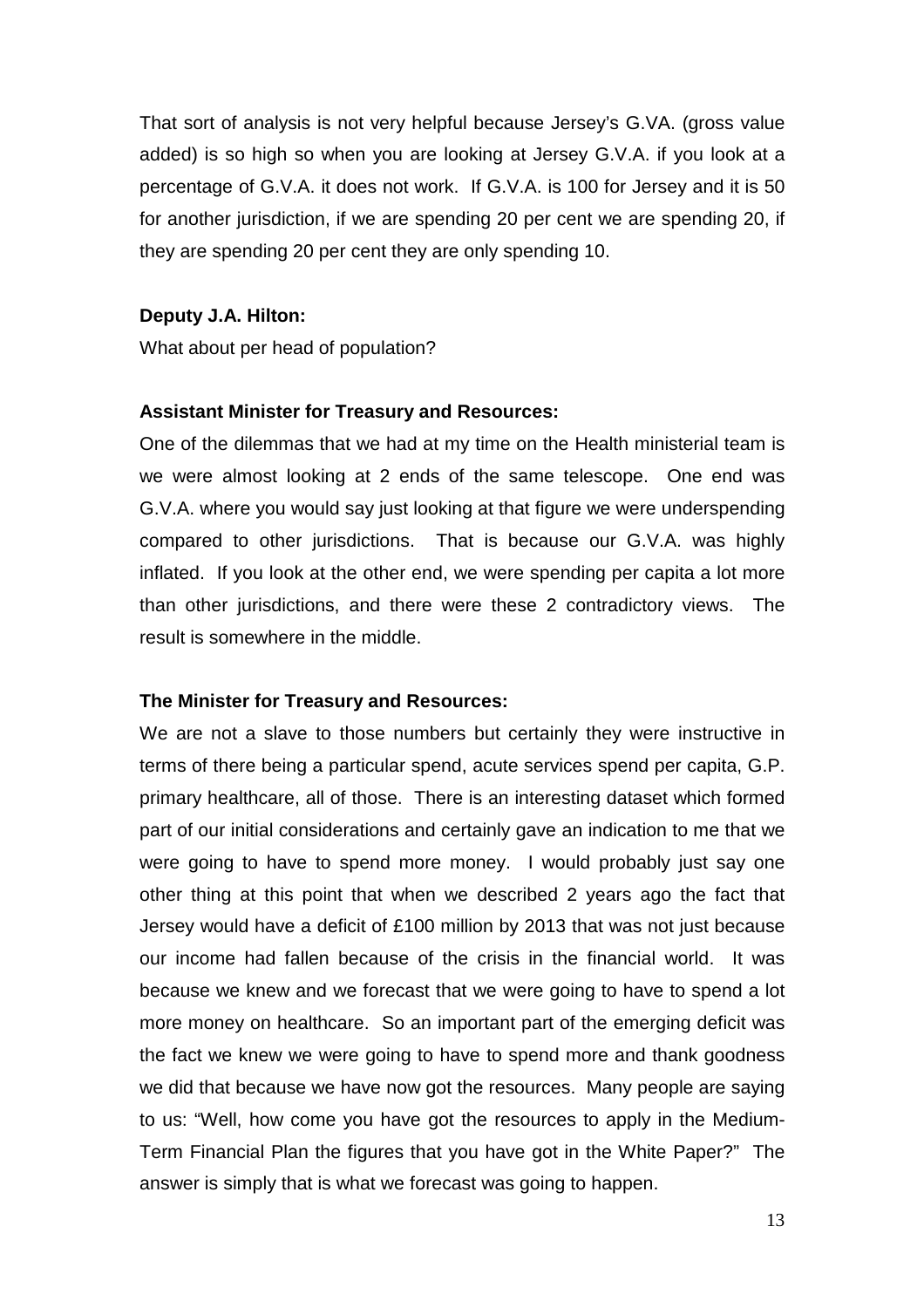## [13:15]

## **Treasurer of the States of Jersey:**

This question is something that we really grappled with with KPMG when they first started doing their work and the position we need to get to is a position where we do have the data and the analysis of the costs of our own system in a structured way and that is the direction of travel that Health are trying to go in so that they can produce detailed analysis of the cost of carrying out particular procedures or the cost of running particular types of service. That will put us in a much better position to drive better value when we are looking at negotiating contracts with U.K. hospitals and other healthcare providers but we are not at that point yet. We do not have that sort of level of analysis but it is where we want to get to and I think with a stronger team in Health finance we have a better chance of getting to that point.

## **Deputy J.A. Hilton:**

Can I just ask you a question about how you both, because you have both served on this ministerial overview, have been involved from the beginning?

## **The Minister for Treasury and Resources:**

Deputy Noel and I have. Obviously Laura came ...

## **Treasurer of the States of Jersey:**

No, I was at the first meeting.

## **The Minister for Treasury and Resources:**

You were from the start. Yes, forgive me.

## **Deputy J.A. Hilton:**

Are you satisfied that there was enough attention paid to other jurisdictions besides the United Kingdom when working up these proposals? Questions we have asked before is about looking at other European models, because anecdotally I hear that France has got a fantastic health system but it costs an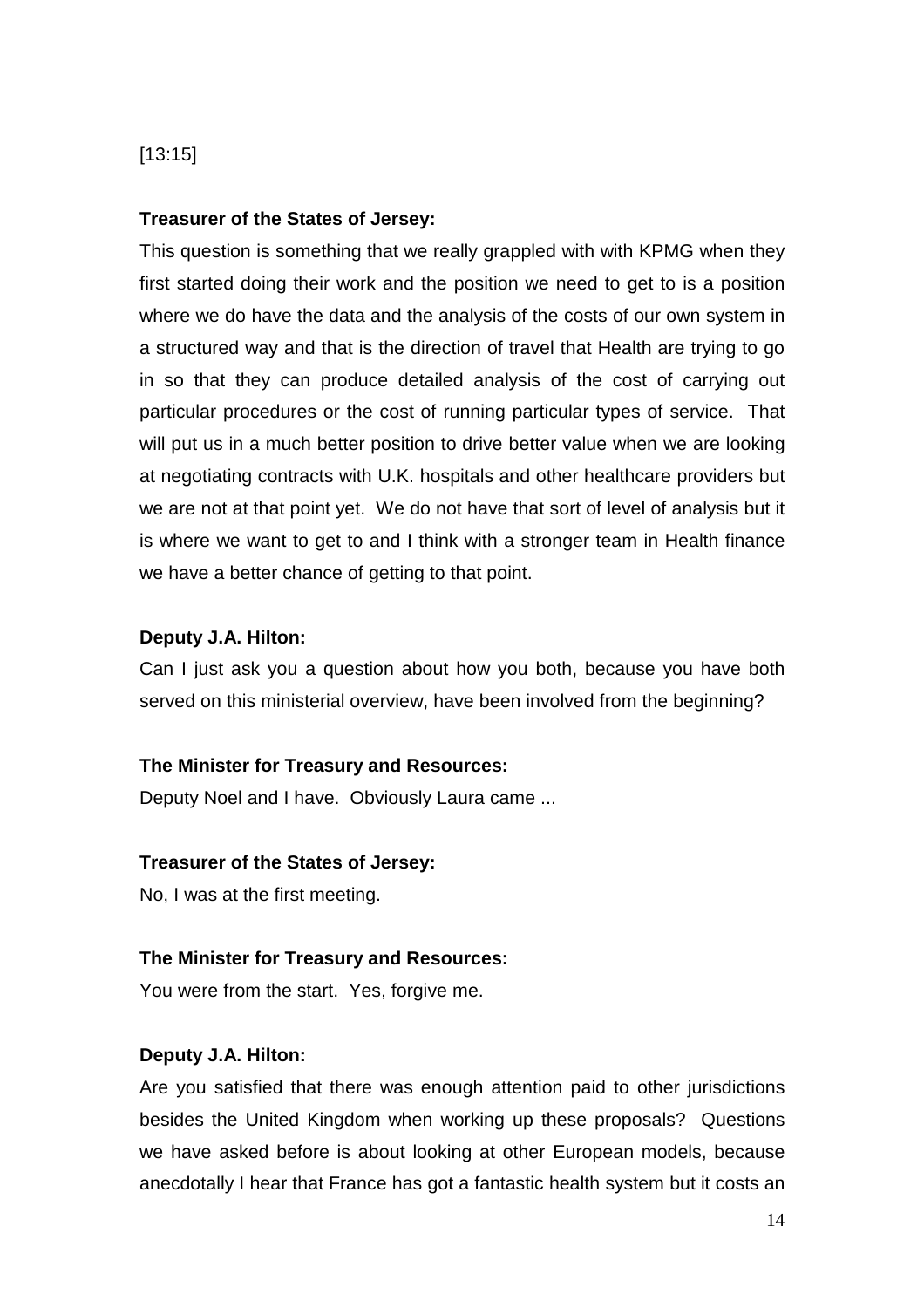enormous amount of money. I just want to be convinced that you have looked at this issue.

## **Assistant Minister for Treasury and Resources:**

KPMG did. They looked at a vast number of different jurisdictions, including France, including Singapore, including some of the other Crown dependencies, the U.K., Canada.

## **The Minister for Treasury and Resources:**

Guernsey, Malta, Bermuda.

## **Assistant Minister for Treasury and Resources:**

It was very wide ranging.

## **Deputy J.A. Hilton:**

So you are all content that that recent work was well researched?

## **The Minister for Treasury and Resources:**

We had these monthly meetings where we had a presentation by various individuals, KPMG, on different topic areas and the working of the minutes of those meetings will clearly show you that there were many hours of discussion and debate and challenge at every stage of unpacking the Green Paper. In 13 years in Jersey politics, apart from our fiscal planning and our fiscal strategy group, I think this has been the most robust, most challenging and the most professionally run piece of work in developing a White Paper. If I may say, I think the fiscal planning that we have done in recent years helped Health to plan this, to do it in the way that we have. We are never satisfied because we always want more information but this has been a very robust process with good people, with bright people, with the appropriate amount of challenge. Having Deputy Noel and myself, the former Chief Minister, Senator Le Sueur, Constable Refault, the current Chief Minister as well - of course that is right, the Minister for Social Security was involved right from the start - we did challenge.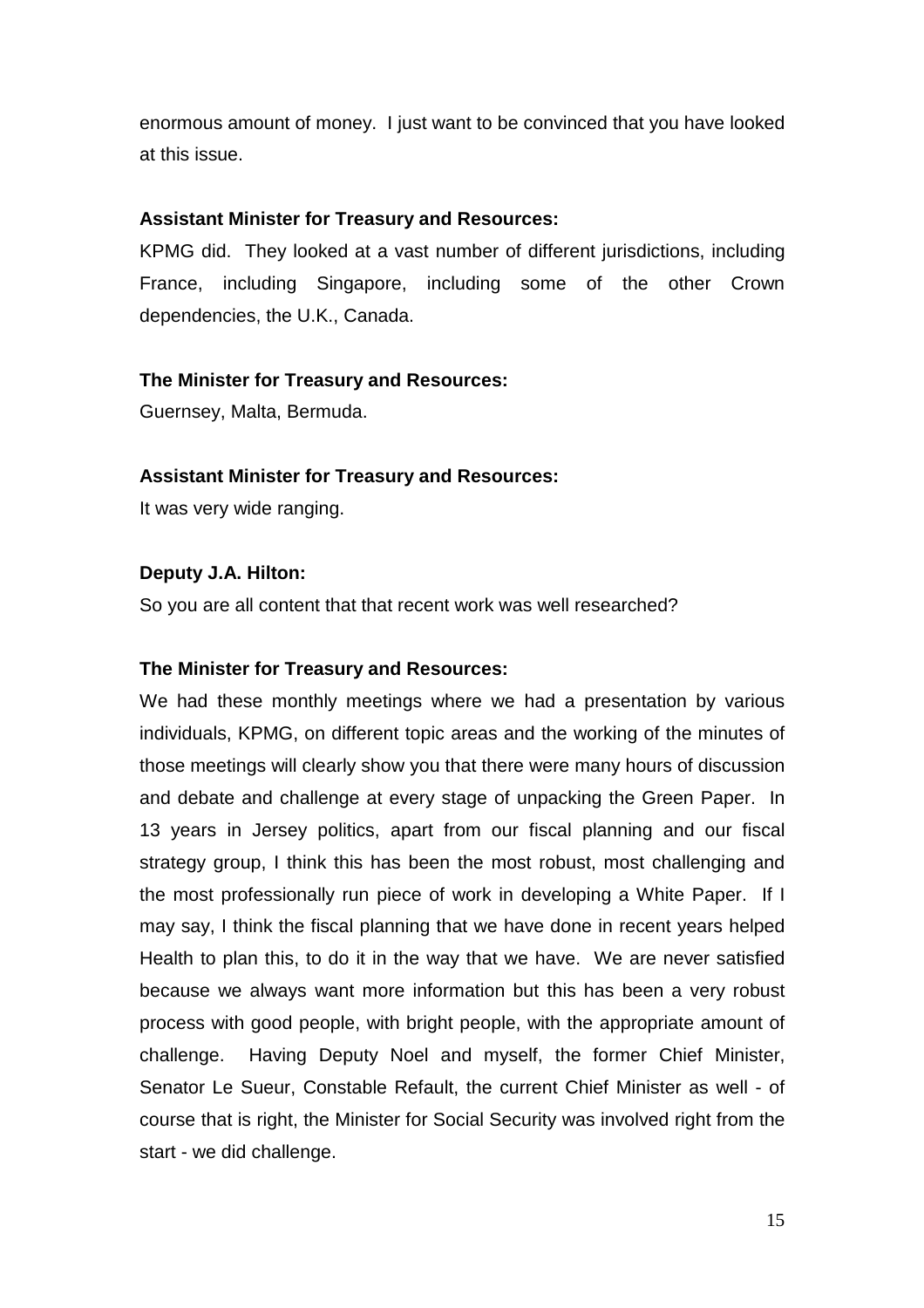## **Deputy J.A. Hilton:**

Would you be content for us to have the minutes of the Ministerial Overview Group?

#### **The Minister for Treasury and Resources:**

Absolutely. Obviously they are all held by Health, but you will see the building blocks that we ended up to with the Green Paper. Answering Deputy Reed's point, the foundations and the stepping stones that we took were secure, well researched and really challenged. I think people will be quite surprised at the scale of work that went into it.

## **Treasurer of the States of Jersey:**

Can I say something in support of that, Deputy Hilton. I know that the work that we see at the Ministerial Oversight Group is only really the tip of the iceberg. There is a senior officer group that sits underneath that but then underneath that is where all the really hard work gets done by teams which have been led by the appropriate specialist. Those teams have been supported by the H.R. (human resources) team in Health, they have been supported by the finance team in Health and they have been well structured, well organised and they have worked really hard to get those outline business cases right. They have had the right people in there. The G.P.s have been involved, the consultants have been involved. There really is a lot of work that has gone in to try to develop the right kind of approach for the Island.

#### **Deputy J.A. Hilton:**

Thank you for that.

#### **Mr. M. Gleeson:**

Just talking about evaluation and research, in the White Paper telehealth and telecare are mentioned as firm sort of proposals that will come in. I am just concerned that on 22nd June the British Medical Journal published the first results of one of the world's most complex and controlled files on the evaluation of telehealth and the data that is now emerging seems to be in conflict with the original data which suggested, for instance, a 45 per cent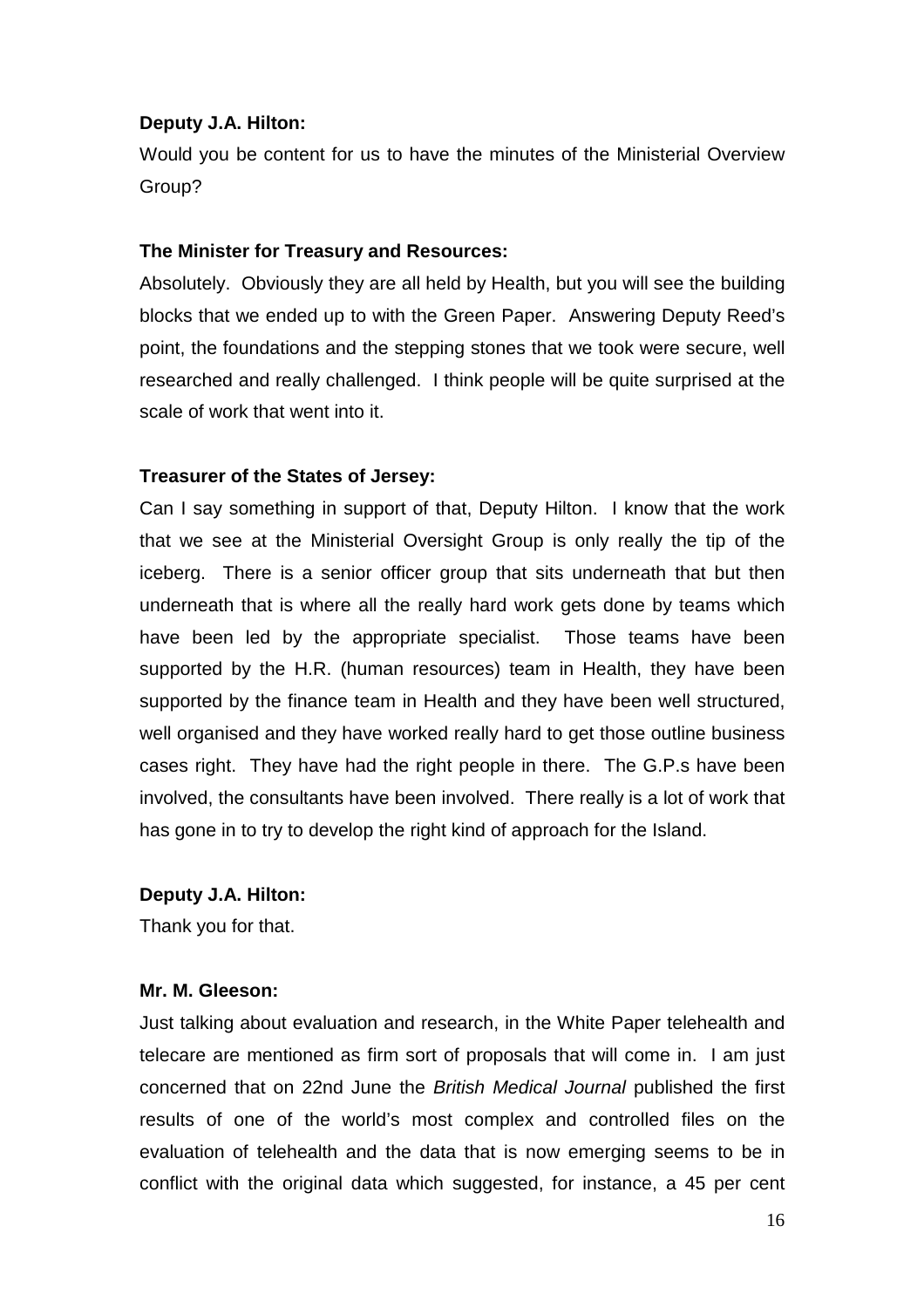decrease in mortality, which strikes one as being an extraordinary impact from such a development. In fact, when you look in detail at the paper a lot of the differences and advantages of telehealth could be explained on the basis of insufficient data, insufficient length of time looking at it. For instance, the people who did not have telehealth at the start of this project seem to be having many more hospital admissions than those who did have telehealth. It may have been the way they set up the trial and so on but people without telehealth were getting anxious: "I have not got telehealth", this type of problem and assessment. What I am worried about is that we are going ahead with a service which is really still at the stage of a pilot study. It has not been fully evaluated yet and it may be another year before we can evaluate it. This type of premature development could take place in the rush to get things going and better the service.

#### **The Minister for Treasury and Resources:**

I am not a medical professional and I think none of us would suggest that we are experts in any way of how you deliver. It is the politicians' job to set the policy. It is for the professionals, the officials in the Health and Social Services Department and their clinicians, et cetera, to say how and what. Ministers do not set policy at that level. Intuitively one feels that access to more modern information technology and remote assessment of people is clearly going to be something of the future. Indeed, one Member of the States has been representing that we should have been doing a lot more in telehealth a lot earlier. The Chairman of the Corporate Services Panel has admonished me on numerous occasions for not pushing Health to move into telehealthcare earlier. I do not know the answer to the question, Mr. Gleeson. All I know is that we have got people in Health who do know the future of it and I would encourage you to interview the change director on this subject because I understand that she has a particular expertise in that. I think a lot of this is not just about consultants having kit in people's homes but it is about reorganising our health and social services system so that a lot more is done at the primary healthcare level. Clearly prevention, identification of conditions earlier, getting the G.P. network to identify problems before they happen. Diabetes is one of them, is it not? It is the fact that people are living with type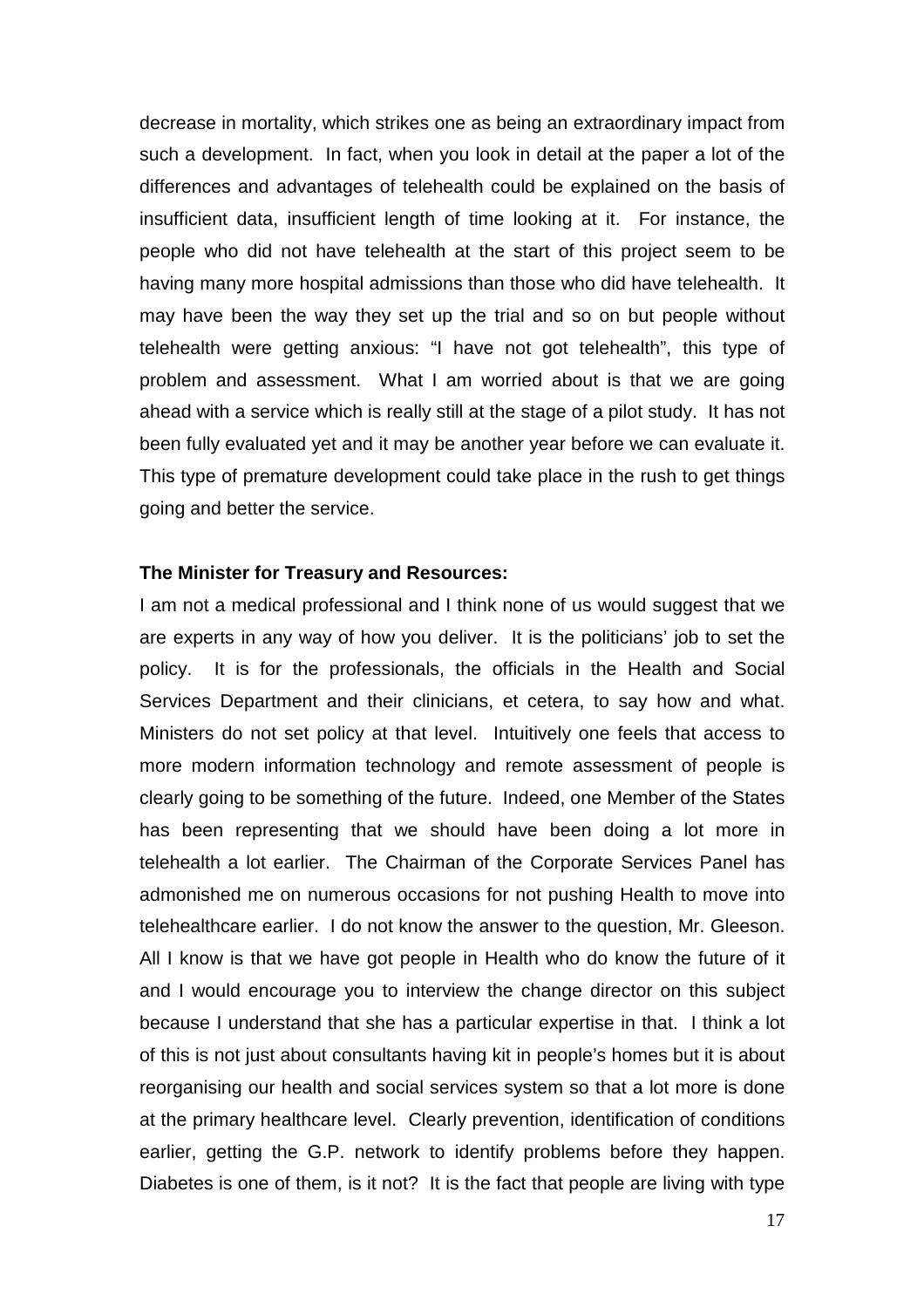2 diabetes for far too long and then they present at the hospital with major problems, which is very distressing for them, life limiting, very expensive. I am not the expert but all I know is there is an unshakeable destiny in us providing more early intervention at the primary healthcare level. I think that is quite a lot of the things to do with telemedicine but I am not the expert.

#### **Treasurer of the States of Jersey:**

I feel sure the Chief Officer for Health and Social Services would take full account of the recent evaluation to which you refer before making a final decision.

#### **Mr. M. Gleeson:**

It seems to me important to not overestimate the impact of telehealth, which you could easily do if you read the White Paper; a 45 per cent drop in mortality. That has gone out to the general public. That is what they are expecting now.

#### **The Minister for Treasury and Resources:**

Well, I am much more cautious than that and we need this phased approach of redesigning our healthcare services. It is not redesigned today. There is an awful lot more work to be done and no doubt the world will change again beyond all recognition. Is it not that the speed of change halves every 5 years? We know that the pace of change is going to accelerate massively in the next 15 years and we need a political infrastructure, we need a governance structure, we need a hospital and a system that is going to be able to respond to an ever changing world.

#### **The Deputy of St. Peter:**

That is one issue with projecting for the long term or planning for the long term within government structures. The other problem, I guess, is that we may have a certain government now and there have been certain promises made that there will not be any increase in taxes or social security in this 3-year period, but what happens in the next phase? How confident can we be that the next government will take on this policy and keep it going, because it all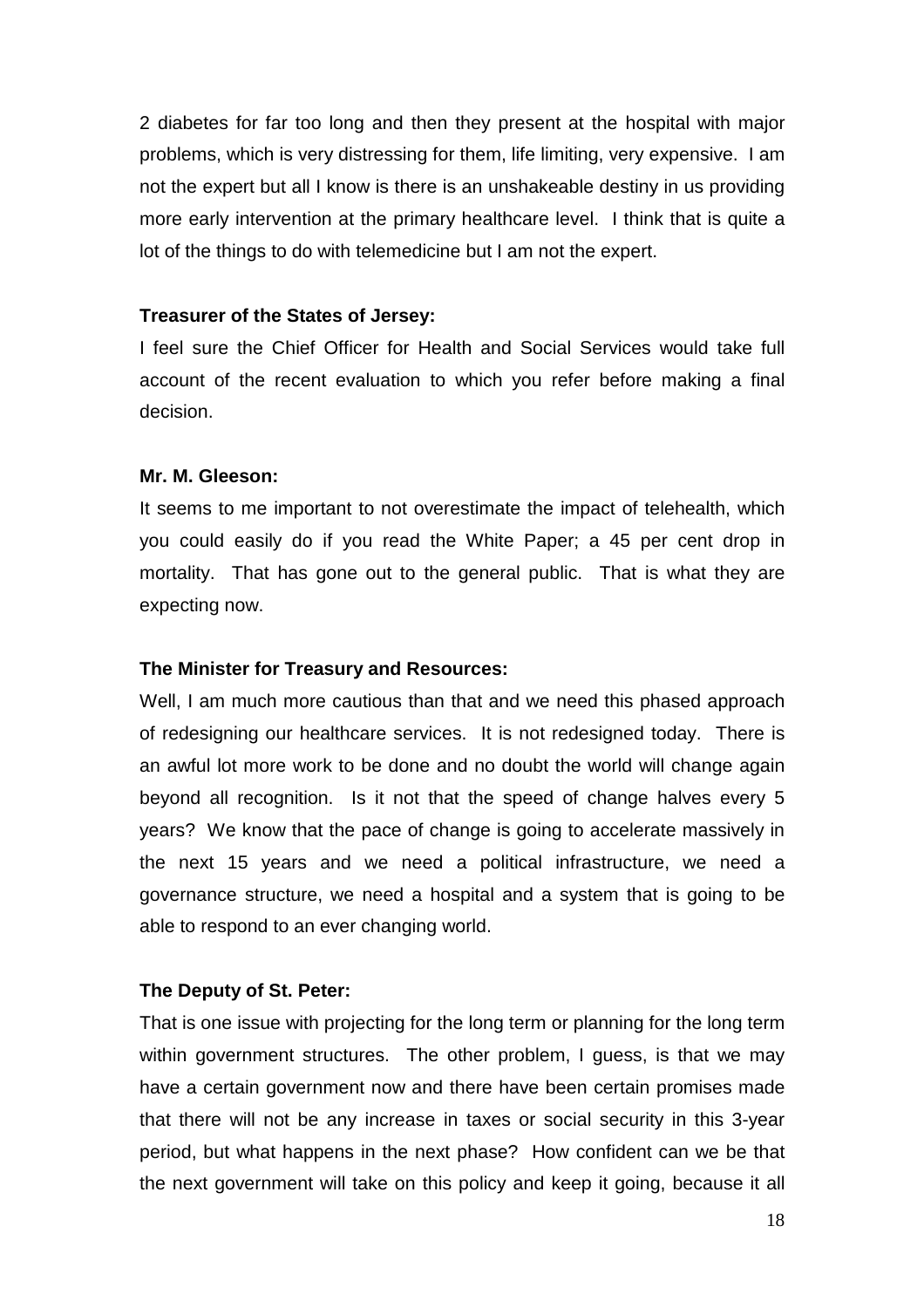connects to each other so inextricably that you do have to have a certain political will to continue? Also, how can you assure the public that you are able to continue funding it for the next phase and what intentions are there regarding taxes and social security payments in that phase?

#### **The Minister for Treasury and Resources:**

I understand the Minister for Health may have told you that she spends it and we have to find it.

#### **The Deputy of St. Peter:**

I was going to quote from her.

#### **The Minister for Treasury and Resources:**

Certainly we accept that responsibility. A few brief things. We have changed the way the financial budget setting is carried out. We are now, for the first time, going to be giving departments 3-year budgets. This is a huge step forward in terms of efficiency, in terms of planning. The time that we are going to release in the next 2 years of dealing with another year business plan, that time is going to be able to be invested in planning for the longer term. Because we made the difficult decisions, those of us that were in the Assembly at the time, to deal and plan for that deficit of £100 million by 2013, we can fund the numbers in the White Paper. Yes, the growth figures have been reduced by 10 per cent in order to get everything in but we are still confident that that is going to deliver the vast majority of what is aspired to in the White Paper. So we are very confident that we can have balanced budgets and put this investment in the next 3 years. After that then we are obviously in much more uncertain territory as to what the income line for the States is going to be. Another part of Treasury and another relationship is obviously spending a lot of time investing in growing the economy. If we can grow the economy, if we can grow our revenue line, if we can continue to secure a place for financial services growth, that is going to produce the revenue and when interest rates return to some normality our corporate tax will revert to the levels that it did previously and we will get a 10 per cent tax on that. It is a very uncertain world. Who knows what is going to happen to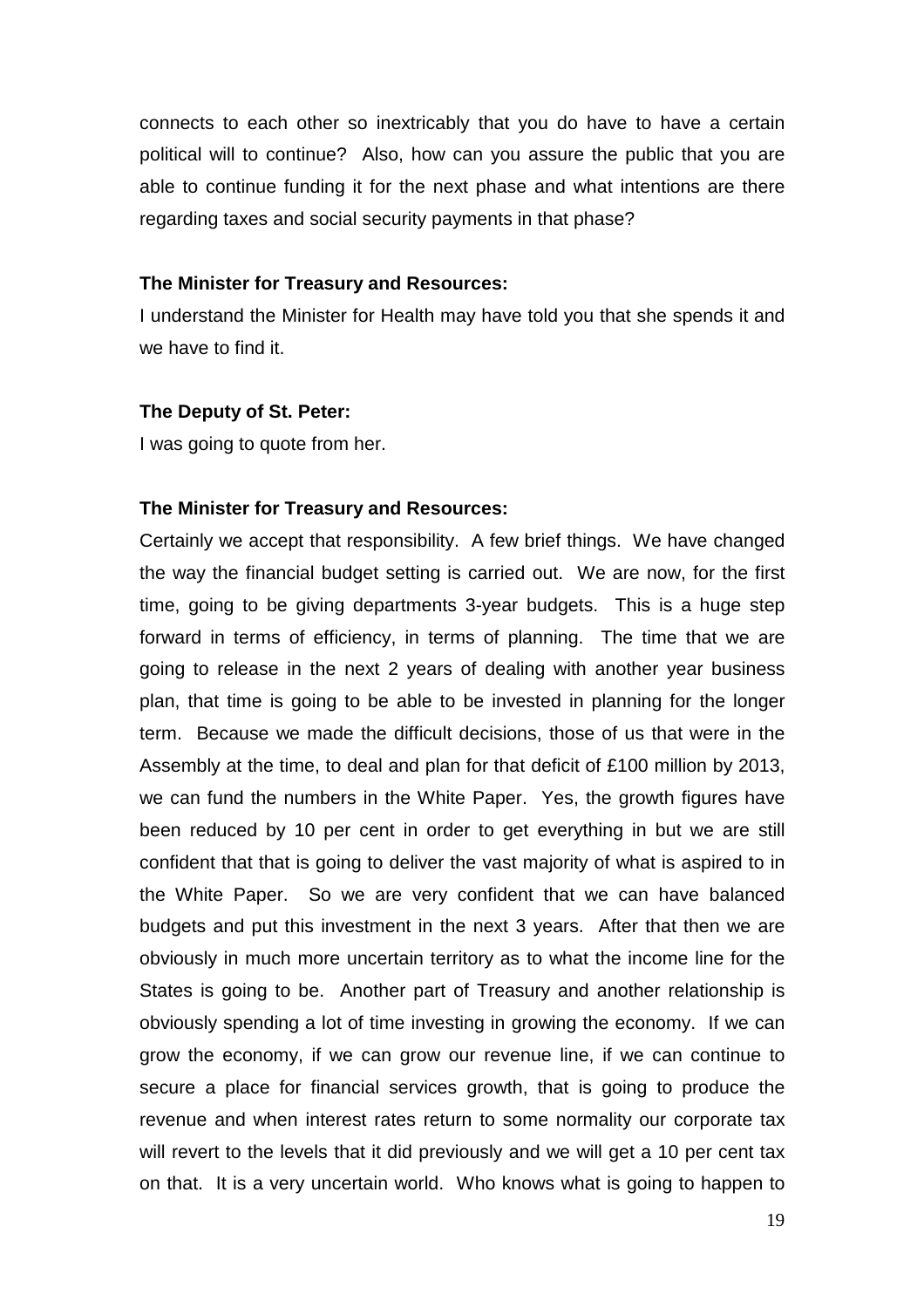the euro next week let alone in 3 years time, but our planning assumptions are cautious and we accept that there is an ongoing need for increased spending in the manner in which the KPMG model has indicated in the next 3 years and in phase 3. We also have got to do the work about planning how, where and where from the infrastructure investment is going to come. Deputy Noel and I and the Treasurer do not know whether it is £150 million or £250 million. We do not know yet where the location is going to be. Depending on the location decisions, there could be significant disposals of property in the longer term that may well accrue to the States which would reduce that net capital expenditure. We are going to be working over the next 18 months to explain where we are going to find the resources for the capital infrastructure spend and the Treasurer is already doing an awful lot of work at looking at the different options. We are looking at bonds, we are looking at private finance, private placements, we are looking at potentially using some of our existing reserves, all sorts of things.

## [13:30]

We are already doing the scenario planning to prepare for how we are going to invest in the hospital. From a revenue expenditure point of view we are clearly saying phase 2 is going to require a further level of step change investment. The optimistic assumption is that that is going to be able to be met by economic growth, increasing our revenue line. Obviously if economic growth does not continue then we will have to look at whether or not those implementation plans would be delayed, alternatively we would find a model of taxation, and we have done a lot of work on potentially a form of charge for revenue raising. The long-term care scheme is a really important part of this whole redesigning of our system. I regret the fact that in some ways the longterm care scheme has been deferred for a year. The deferring of the year is going to ensure that we better align the resources that the long-term care will provide, the benefit to the delivery mechanism within the health service, and we are going to be much more able to collect the long-term care money because we are going to base it on total income rather than just earned income. We see no case that there should be an exemption for unearned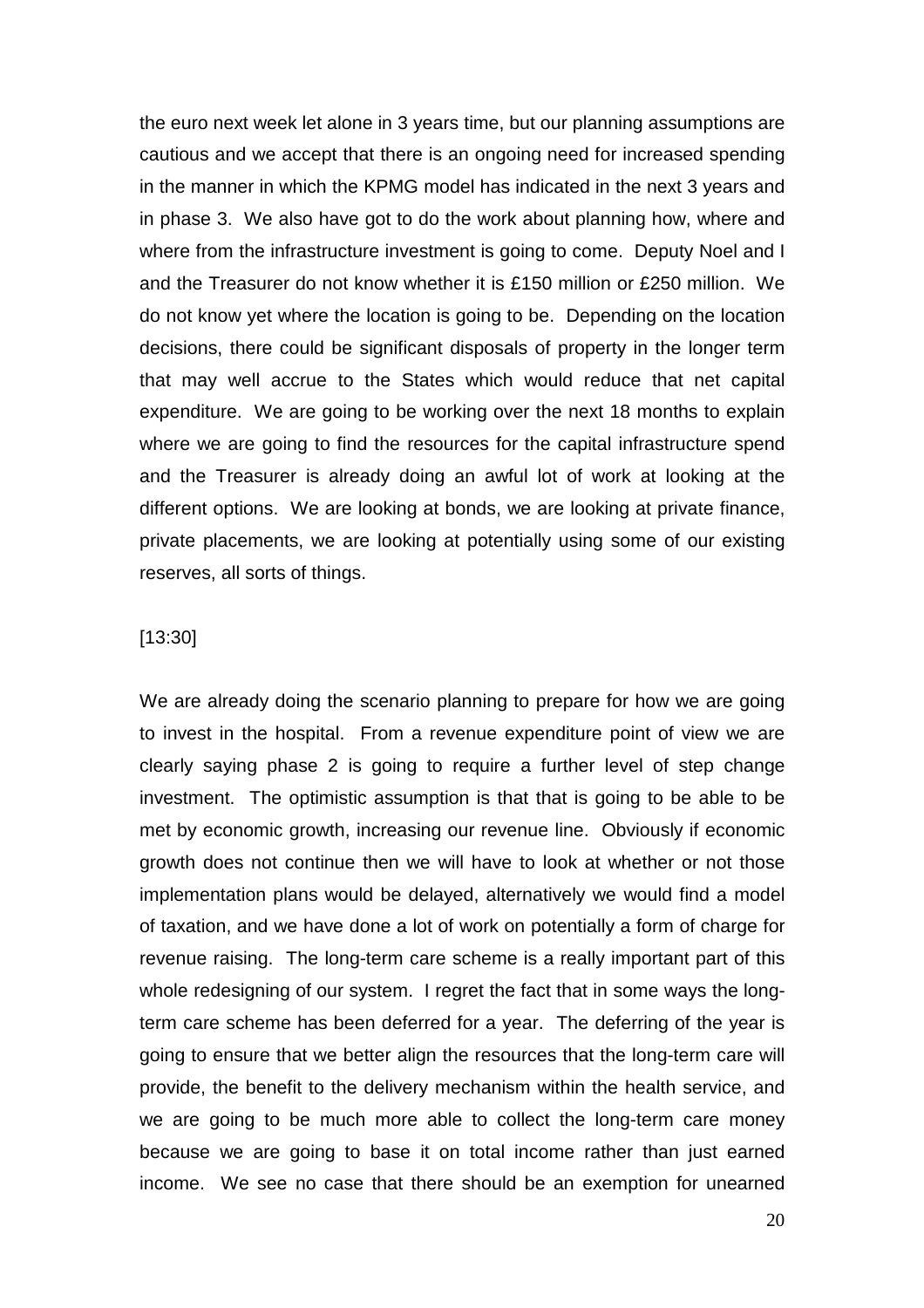income along the collection side. That data only exists in income tax in terms of people's whole income so we are going to be working to aligning that together. We are not going to spend it but we are going to collect the longterm care money and we are going to then push it into the long-term care scheme. It will be a separate standalone scheme. We do have, of course, a menu of options that are in reserve should economic growth not be able to fund the healthcare. So we will be very clearly presenting in advance of the next Assembly what our latest projections of income are going to be and then how we would fund it. Hopefully with economic growth but similarly it could be some additional charging mechanism, but we have maintained the no increases for the next 3 years.

#### **Treasurer of the States of Jersey:**

You make the point very clearly, Chairman, that we cannot guarantee the political commitment in the future but what we can more easily guarantee is that we will provide the right kind of information and professional advice to help inform those decisions and that we will provide that information and advice on a consistent basis. So, if there were to be different political choices made in 3 years time, 4 years time with a new administration then we would be able to describe the impact of those changes, we would be able to describe what we could not do if there were to be a reduction in future funding for Health. That kind of advice and technical analysis will be there to support the decision making so we can at least guarantee that much. Just to say that what we are trying to do is develop a financial planning process which makes clear the implications for all services. We heard earlier about how health was underfunded for a substantial period of time. If we are providing better context and better financial analysis and information it will be harder for those sorts of disparities in the quality of different parts of the States service to develop in future because it will be clearer that one area of service was being very underinvested in, another was perhaps being more favourably invested in. So I think with better information, better financial planning we should be able to help smooth the transition between one administration and another and explain the potential impact of changes halfway through a substantial change in direction for a particular service area.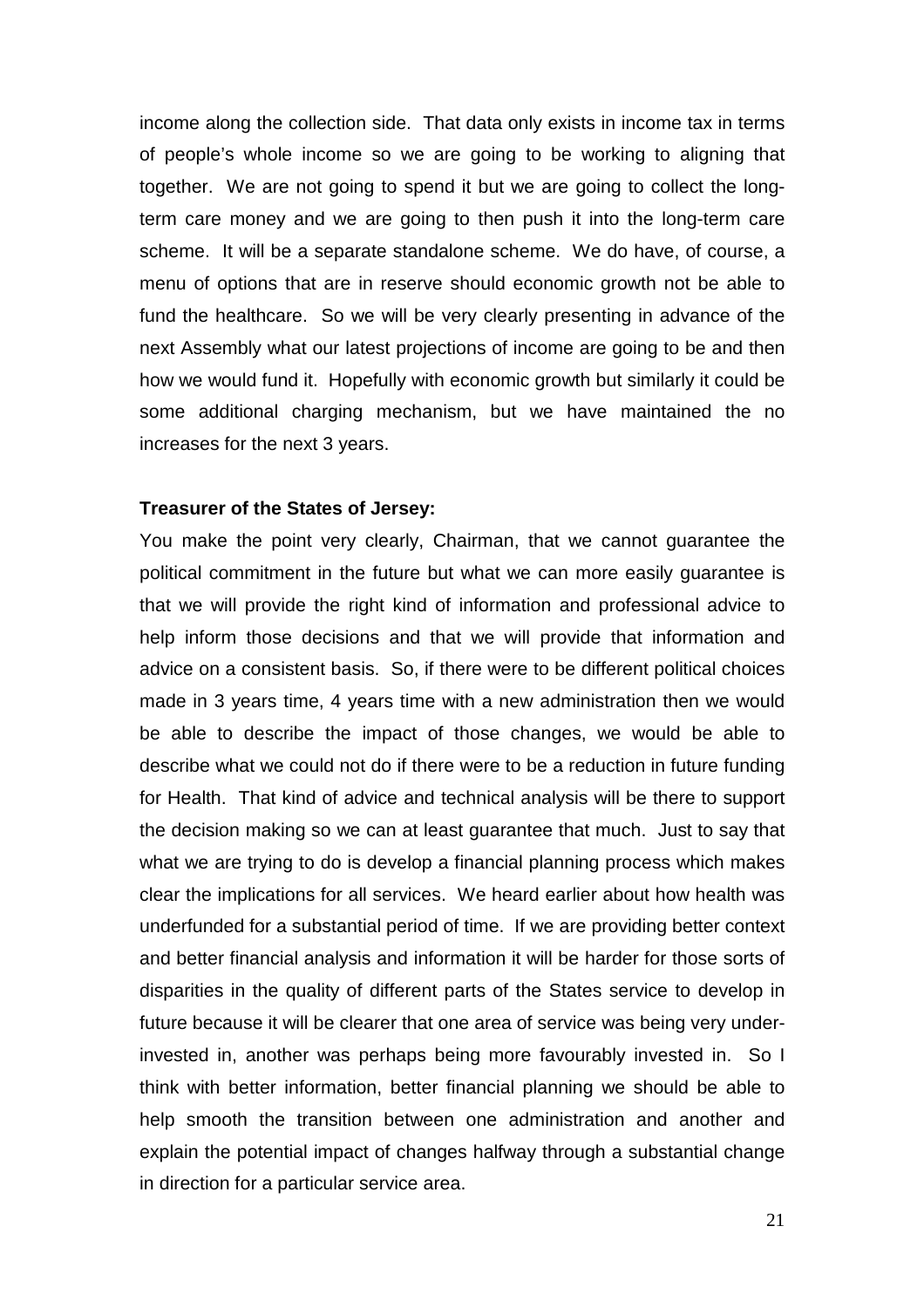## **The Minister for Treasury and Resources:**

Just very briefly, in 2 years time ...

## **The Deputy of St. Ouen:**

Sorry, can I just interrupt. It is all very interesting to hear these comments but the time is very short and we have got a number of significant matters that we would like to cover, mainly around the financial implications of the proposals. So, if you do not mind we will try to keep our questions as short as possible and to the point and I would ask ...

## **The Minister for Treasury and Resources:**

Okay, but there is something I want to say. In 2 years time we will be ending this administration. I regard success as having delivered the phase 1 but also presenting options for the new Council of Ministers in terms of how they are going to fund the capital and how they are going to fund the revenue expenditure. This time in 2 years time that work will be well underway. We start planning immediately after we get the States to agree the M.T.F.P. and whatever amendments are made; we then start planning on the M.T.F.P. 2. That is critical.

#### **The Deputy of St. Ouen:**

Picking up on that, we talk about, using your words, the biggest area of spend that this Government is going to embark upon. You have sought the advice and views of the public. I suppose the question I want to ask you is do you believe that the public have a right to know how the new services will be funded before the States agree to a new health and social care system?

#### **The Minister for Treasury and Resources:**

We are putting £32 million worth of growth by 2015 into Health and Social Services. I know that you have been briefed on the M.T.F.P. We are delivering that growth. It is going to be slightly less now but not far off that. We are delivering that on the basis of a balanced budget and we are meeting some of the other growth requests from departments. So we are going to be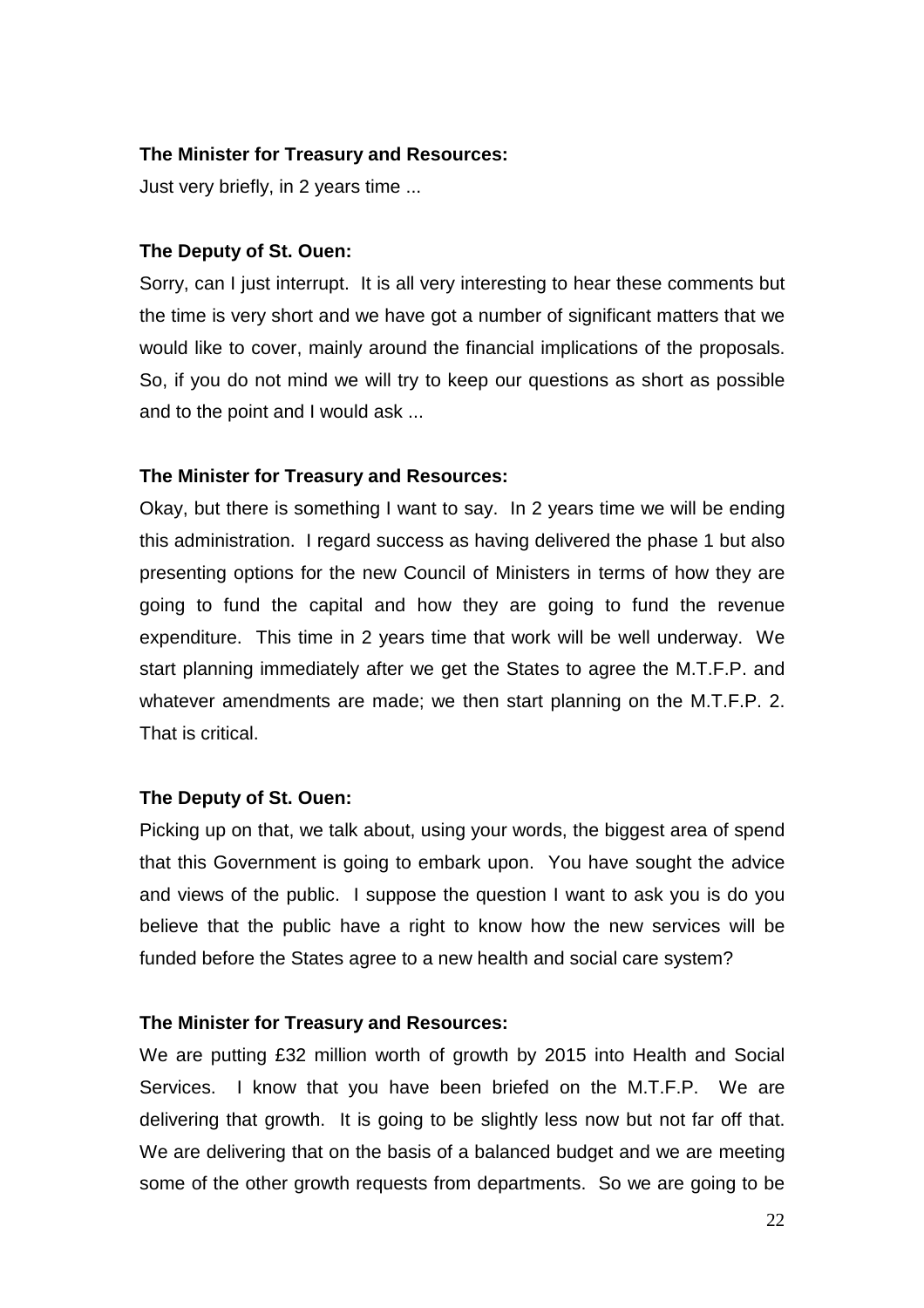publishing on the 23rd, 2 weeks today, the M.T.F.P. which has those numbers in and shows how they are going to be funded. With the best will in the world I cannot guarantee the world in 3 years time. What we can do is we can prepare as much information as necessary in order to guide it. There is a lot more work to be done. As Mr. Gleeson has clearly said, there are going to be some changes in the way that healthcare is going to be delivered.

#### **The Deputy of St. Ouen:**

But the reality is, Minister, that in the Green Paper you correctly identify that to fund the significant changes 3 areas where the funding might be provided. It was either through a social insurance scheme, by increasing general taxation or sales tax, or direct contributions from people, and that is quite appropriate because it is a significant change. Currently you are suggesting that in the short term we can use some funds to start and introduce the overall scheme but there is no assurance or guarantee how that will be funded later. Before we embark on the significant change I would suggest it would be worthwhile to provide some clear indication of how we are going to fund the major costs. Bear in mind we are not necessarily talking at the moment about the significant capital programme which is not only limited to the hospital but other facilities that are required. So I think that that is the question that I would like you to answer.

#### **Assistant Minister for Treasury and Resources:**

What I would just like to pick up on, Deputy Reed, is that if I have picked up what you are saying it is that should we be embarking on this change programme now or should we be delaying it until we know how it is going to be funded in the future. My answer to that is that we have got no choice. Do nothing is not an option. That clearly came out from the work of the Green Paper and we are better to start along the road now and maybe veer our course somewhat in the future as circumstances dictate, but to do nothing now and just wait to see what happens in my view is irresponsible.

#### **The Deputy of St. Ouen:**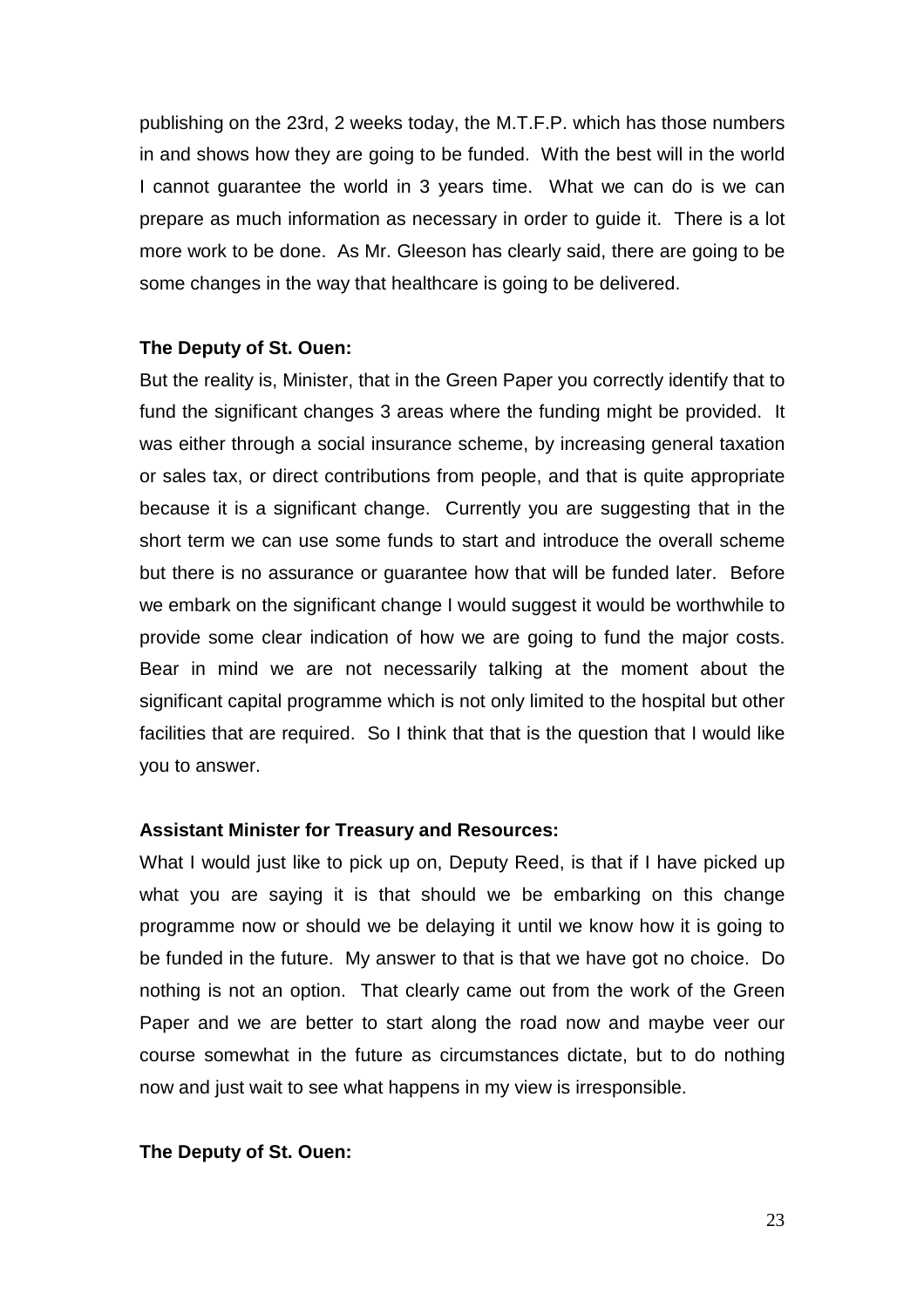But then the Minister is saying that this does not require any additional taxes or we will not have any additional taxes for the next 3 years. It is misleading the public because we know that not only have we got these issues to deal with, we have got other matters, and the only way that we are going to pay for this is to generate additional income. As you quite rightly highlighted, there are only 3 areas really that it can come from. I really do want an answer to this.

#### **The Deputy of St. Peter:**

Can you let the Treasurer answer it then, please?

#### **The Deputy of St. Ouen:**

Okay, fine.

#### **Treasurer of the States of Jersey:**

We have looked at all of those options, Deputy Reed, in an extra piece of work that we did with KPMG. As you will appreciate, the last thing we want to do from the Treasury point of view is to take more tax from people than we think might be necessary. As things are at the moment, we have funded, as you know from your M.T.F.P. briefing, the £32 million from within our existing system of taxation, notwithstanding Health, through their Comprehensive Spending Review proposals, are amending some of their charges. They have also done some good work in relation to the way in which they are working with insurance companies to better recover costs from insurance companies. So they are doing things like that as well. We are very keen to keep the copayment arrangements that the Island has because that works extraordinarily well. The only thing that we have not done at the moment is we have not introduced a new tax or charge specifically for this, but part of the reasoning for that is in 2014 we introduce the 2 per cent additional social security contribution for long-term care. We have not yet seen the full impact of that and we have not yet done the work to understand just how successful that is going to be in underpinning some of the existing costs of the health service. So it would be wrong for us at the moment to be planning to introduce more taxes when we are not clear that that is going to be necessary. We also have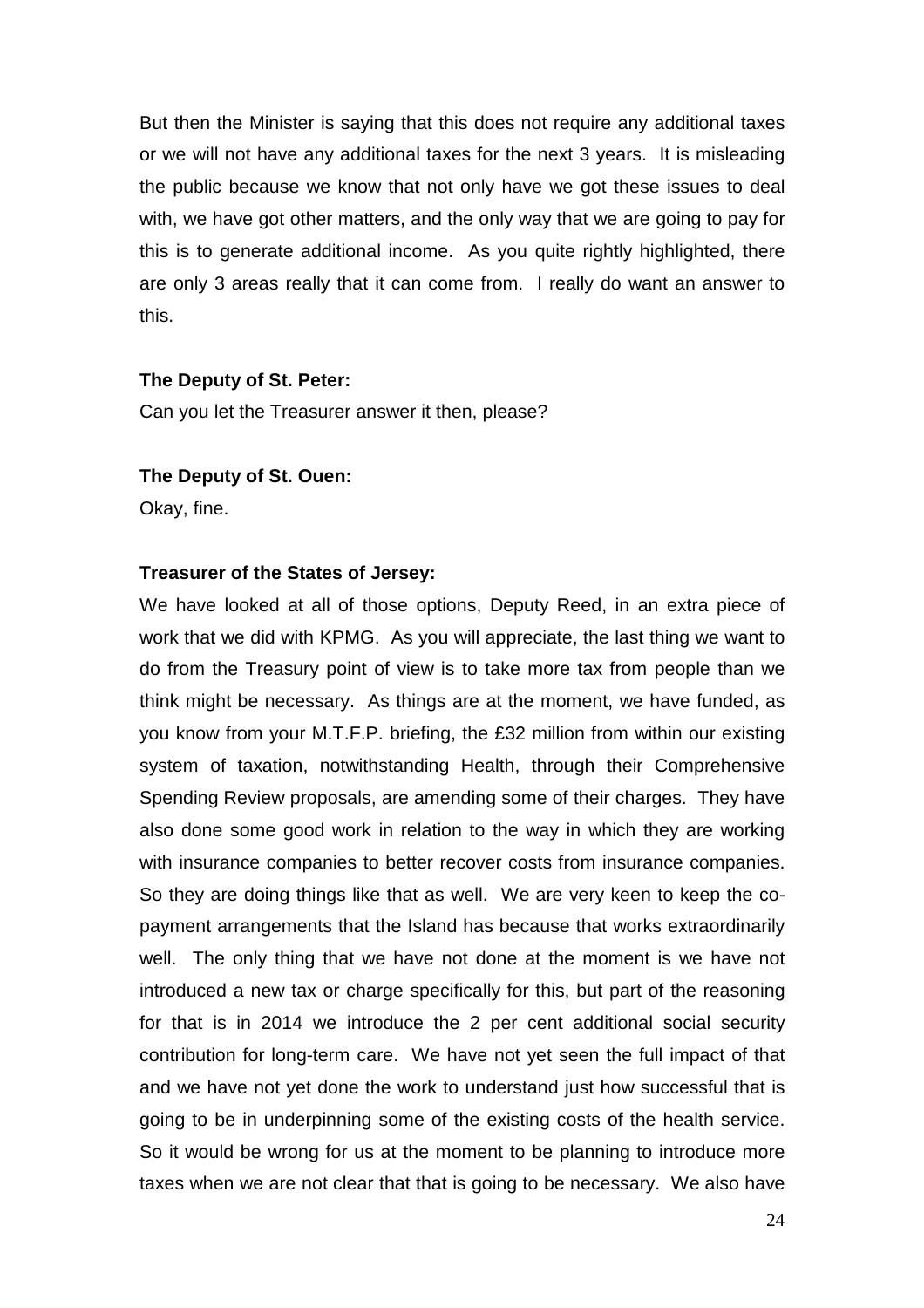a lot of work to do to untangle the arrangements around the Health Insurance Fund (H.I.F.), for instance. Presently the Health Insurance Fund has a surplus of around £3 million a year, so there is £3 million a year growing that we are already taking out of taxpayers' pockets. We need the time to consider how that Health Insurance Fund might be used in future years. We need to work with G.P.s - that is the Health and Social Services Department "we" and the Social Security "we" - to develop new G.P. contracts and to change the mix of provision that they have in G.P. surgeries at the moment. On the basis of those new G.P.s contracts we can then be thinking about how we use that Health Insurance Fund in future. We can understand better in a couple of years time the impact that the long-term care arrangements have had on the underlying health base budget. So we can take all of that into account when we develop the Medium-Term Financial Plan for 2016 and beyond. It would be a bit pre-emptive at this point to be thinking it is necessary to introduce another tax or that we are trying to mislead, because we certainly are not.

#### **The Deputy of St. Peter:**

Thank you. You mentioned the Health Insurance Fund. Are we correct in thinking that this has now amassed quite a significant sum?

#### **Treasurer of the States of Jersey:**

It has. I do not want to say the number, because I cannot remember it accurately off the top of my head, but it is around £70 million or £80 million.

## **The Deputy of St. Peter:**

Yes, I would agree with you.

#### **The Minister for Treasury and Resources:**

This grew from surpluses. There is some, I think minority, controversy about the Health Insurance Fund. I am clear that it has been taken from wage earners and for primary healthcare. The law has not caught up with the definition of primary healthcare and I strongly supported the withdrawal of funds from that fund to underpin the change programme in primary healthcare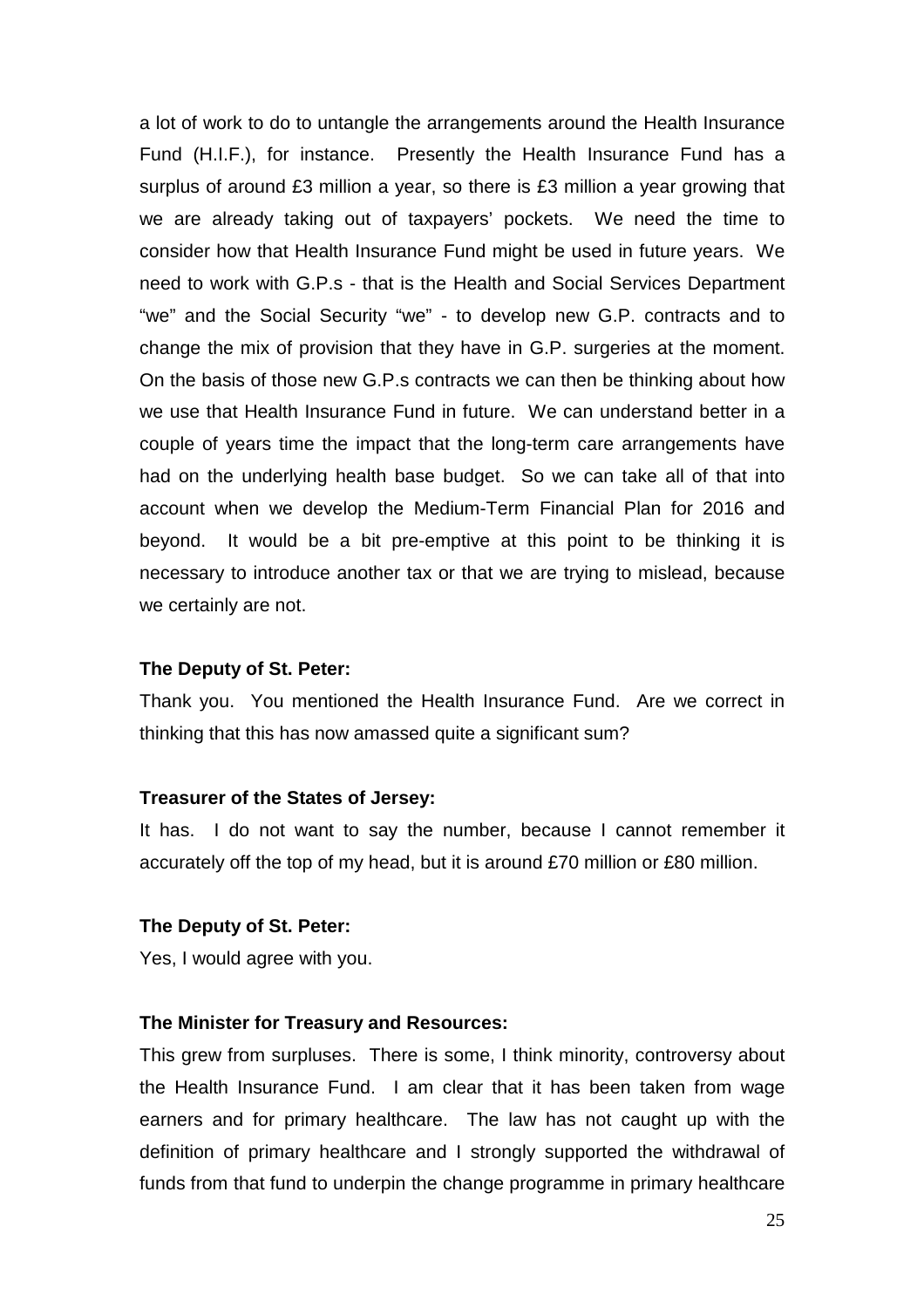and we are going to be presenting that again in the Medium-Term Financial Plan. I do not think that that balance needed to be at that level but it is there and it should be used to underpin some of the changes that we are doing. That gives us some reassurance that perhaps was not there that Deputy Reed was wanting.

## **The Deputy of St. Peter:**

Would we all be in agreement to carry on for a few extra minutes?

## **The Minister for Treasury and Resources:**

Yes, I can stay until 2.05 p.m., 2.10 p.m.

## **The Deputy of St. Peter:**

That is fine. We will not carry on that long but if we could perhaps have another 5 minutes or so that would be really helpful.

## **The Minister for Treasury and Resources:**

Yes. I think Mr. Gleeson wanted to ask a question.

## **Mr. M. Gleeson:**

As a matter of costs, in planning for the intermediate care section of the services cost containment has been an important issue and you have calculated that into the predicted costs of the introduction and improvement of the services. My concern is that cost containment in many instances is predicated on a policy of we call it in the White Paper timely discharge but in actual fact it is early discharge from hospital, that patients will be going out into the community to continue their recovery and so on in step-down facilities and so on.

[13:45]

I do not know whether this sort of policy is going to be well accepted by the Jersey public. I am not too sure whether our health officers have really understood how cost containment works in other jurisdictions, that it does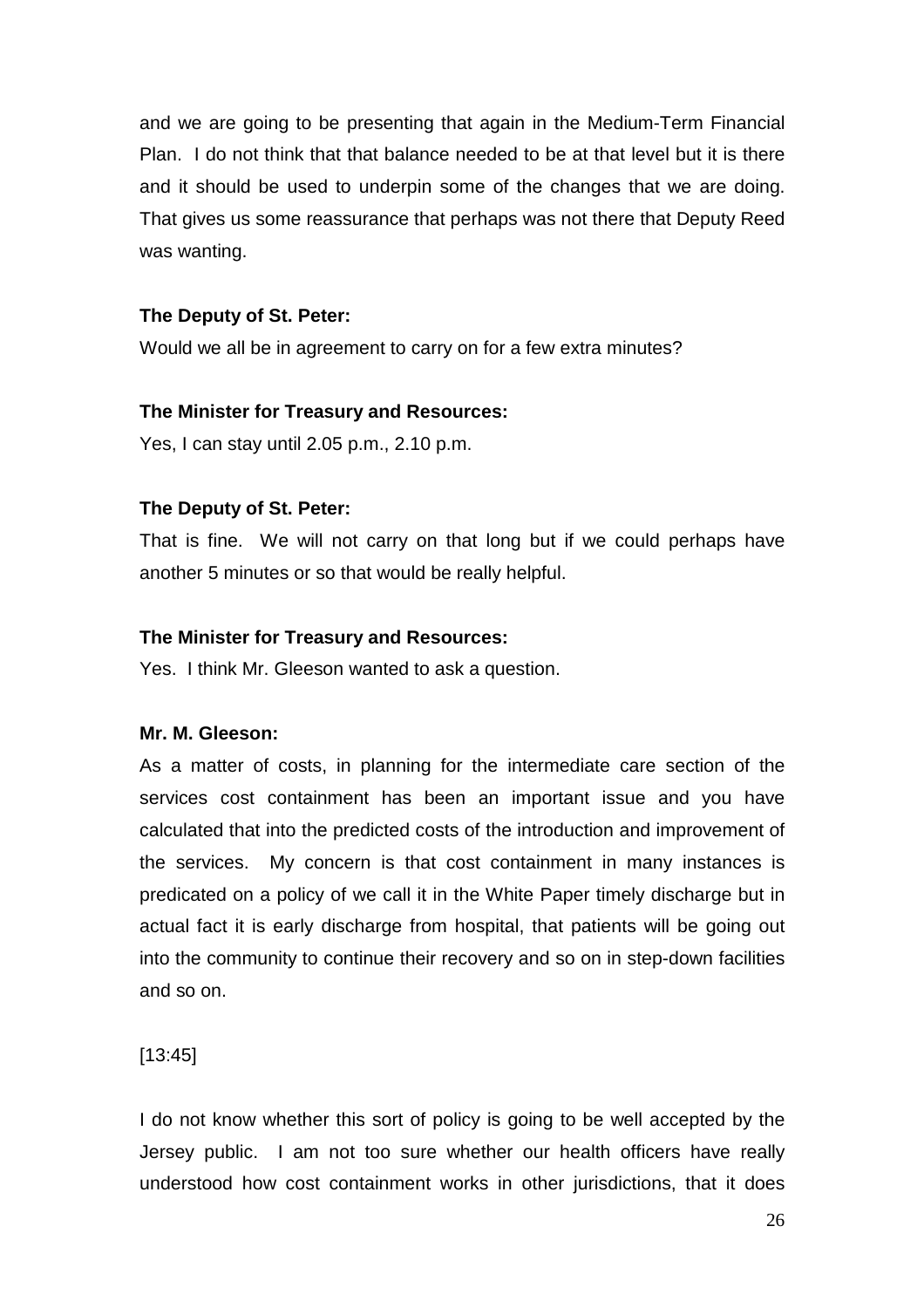depend on timely discharge, in other words early discharge. So this is an issue that I do not think is necessarily going to be a popular one.

## **The Minister for Treasury and Resources:**

I think the point may be very well made but we are not the health delivery unit. Those are questions rightly put to the Health Department in terms of delivery.

## **Mr. M. Gleeson:**

If it does not come off and people are not prepared to accept going home after 48 hours it may make the containment costs ...

## **The Minister for Treasury and Resources:**

That just points to even greater growth in Health and our job in the Treasury is to guide and help and assist Health to ensure that health costs do not spiral to levels that are unaffordable, and there will be some successes and there will be things that will not work but we have got to try. We have got to try to provide value for money and we have got to try cost containment.

## **Treasurer of the States of Jersey:**

I have seen it work elsewhere. In my last job we worked between health and social services. As you will appreciate, in the U.K. health and social services are separate and we had a combination of health, social services and G.P.s. We called it S.T.A.R.T. (Strategic Re-enablement Team) - everything is complicated - and a new facility which was used by a range of different professionals to work together to provide a transition from the hospital back into the home so that particularly elderly people were getting supported in that transition back into their own home and were not getting stuck, as it were, in the hospital, and it did work. People loved it, because I personally do not know any people who like being in hospital. Most people like being at home so if you can get them home the experience as well is that people recover better. So I have seen it work elsewhere and I have seen it work very well in practice with all those different parts of the services working together. Jersey has a very significant advantage because it starts with those services already being together and already being part of one department.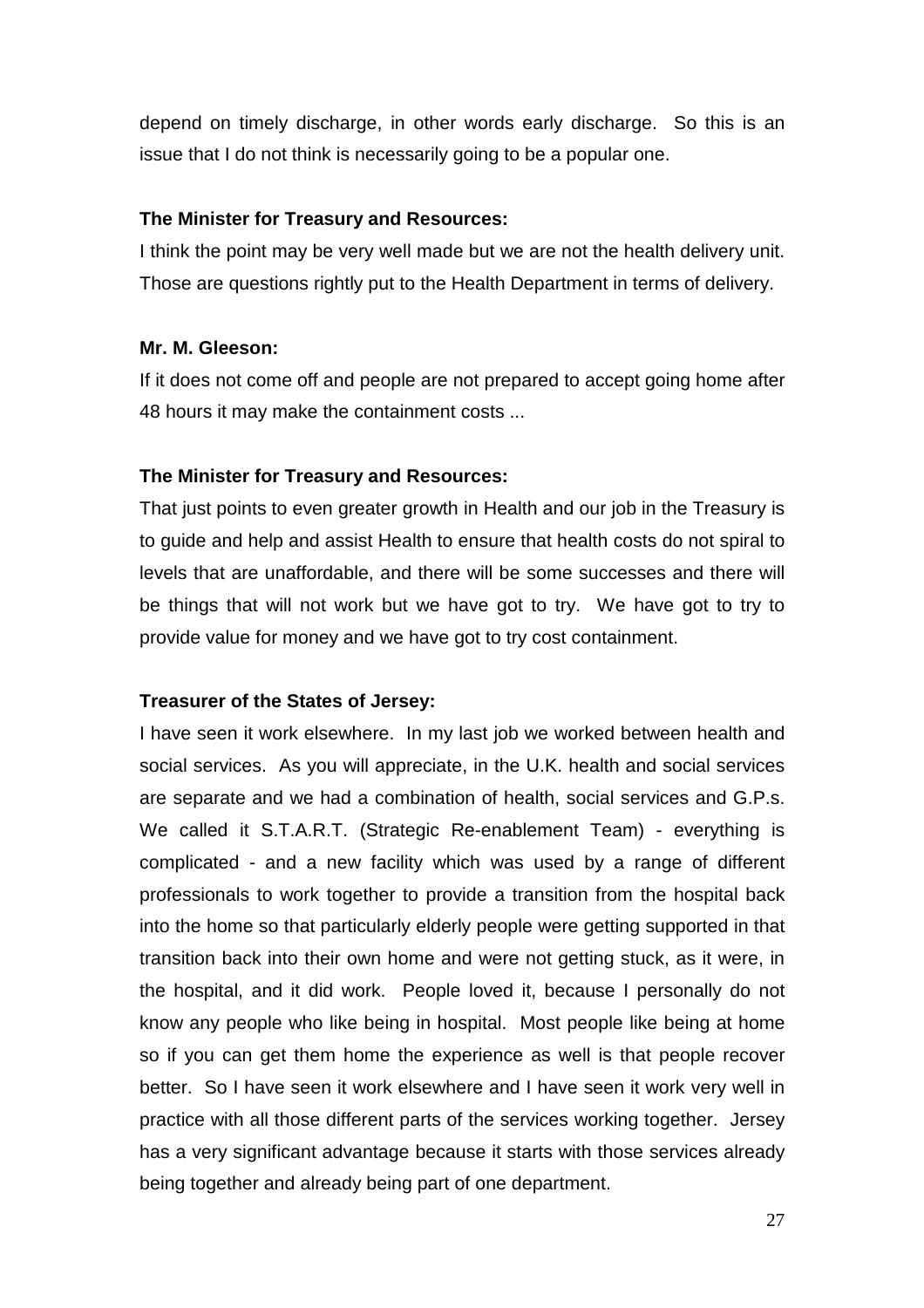## **The Deputy of St. Peter:**

Thank you for that. Long-term care was mentioned earlier and it is a very significant part of the White Paper, we feel, but one thing that has not really been clear to us about the costs that are being taken into account for the White Paper is whether or not the cost of long-term care was built into it or whether that has been a separate entity to date. Would you be able to help us on that?

## **Treasurer of the States of Jersey:**

Yes. We have not done all the work yet between Health and Social Security to determine just what pressure will be taken off Health costs by the introduction of the long-term care arrangements. We know it will help. I would not be able to sit and tell you that I have got a file in my office that shows exactly the financial implications of that because we have not done all that work yet. One of the things that the Chief Officer for Health would really like is a less complicated set of funding arrangements because at the moment the Chief Officer has to come to Treasury, to Social Security, make charges directly to the public, go to insurance companies. It really is quite a complex funding model for Health at the moment and one of the things that we want to sort out once we are beyond the next few months with the Medium-Term Financial Plan is to work out how the Health Insurance Fund should work and to begin creating a simpler funding structure for Health for the future so it will be easier for the Chief Officer to manage all of her responsibilities.

## **The Deputy of St. Peter:**

Thank you.

## **The Minister for Treasury and Resources:**

I have got nothing further to add, apart from the fact it is quite clear that we are going to be able to better align that in the next 12 months of planning for long-term care but we are still going to be putting in the growth and providing those community services so from the Health perspective they are continuing to develop the supply of services. How they are going to be paid for? Yes,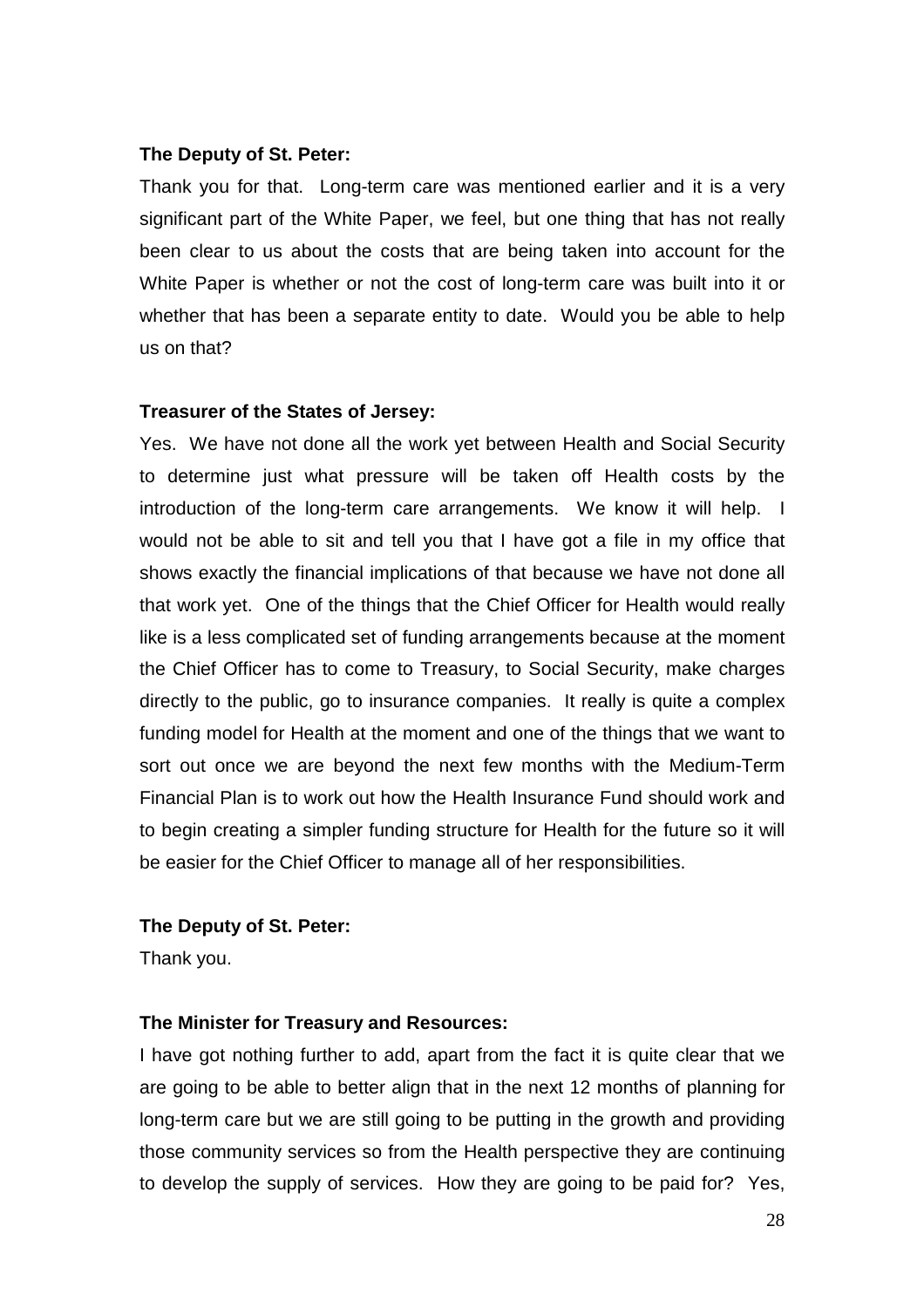there is going to be some crossover but in the next 12 months we will have a much better idea of where those crossovers are and certainly that was probably an area that needed to be more integrated in terms of overall policy and that is what is now happening. There is excellent relations between Health and Social Security and ourselves on this now, which perhaps again was not there before. Not a criticism, but it is now happening.

## **Deputy J.A. Hilton:**

About the outline business cases that you put forward, has the Council of Ministers made a decision about exactly where the spending is going to take place?

## **The Minister for Treasury and Resources:**

I can say to you now that the spending in the M.T.F.P. is the figures put in the White Paper, 10 per cent has been knocked off them.

## **The Deputy of St. Peter:**

But only in 2013?

## **The Minister for Treasury and Resources:**

Only in 2013, yes.

## **Deputy J.A. Hilton:**

I just wanted to ask that question to clarify that. Was it 2013, 2014, and 2015?

## **The Minister for Treasury and Resources:**

No, it is just 2013.

## **Deputy J.A. Hilton:**

It does concern me that that figure has been knocked back by 10 per cent because they are vital services and I am surprised that Health have not ...

## **The Minister for Treasury and Resources:**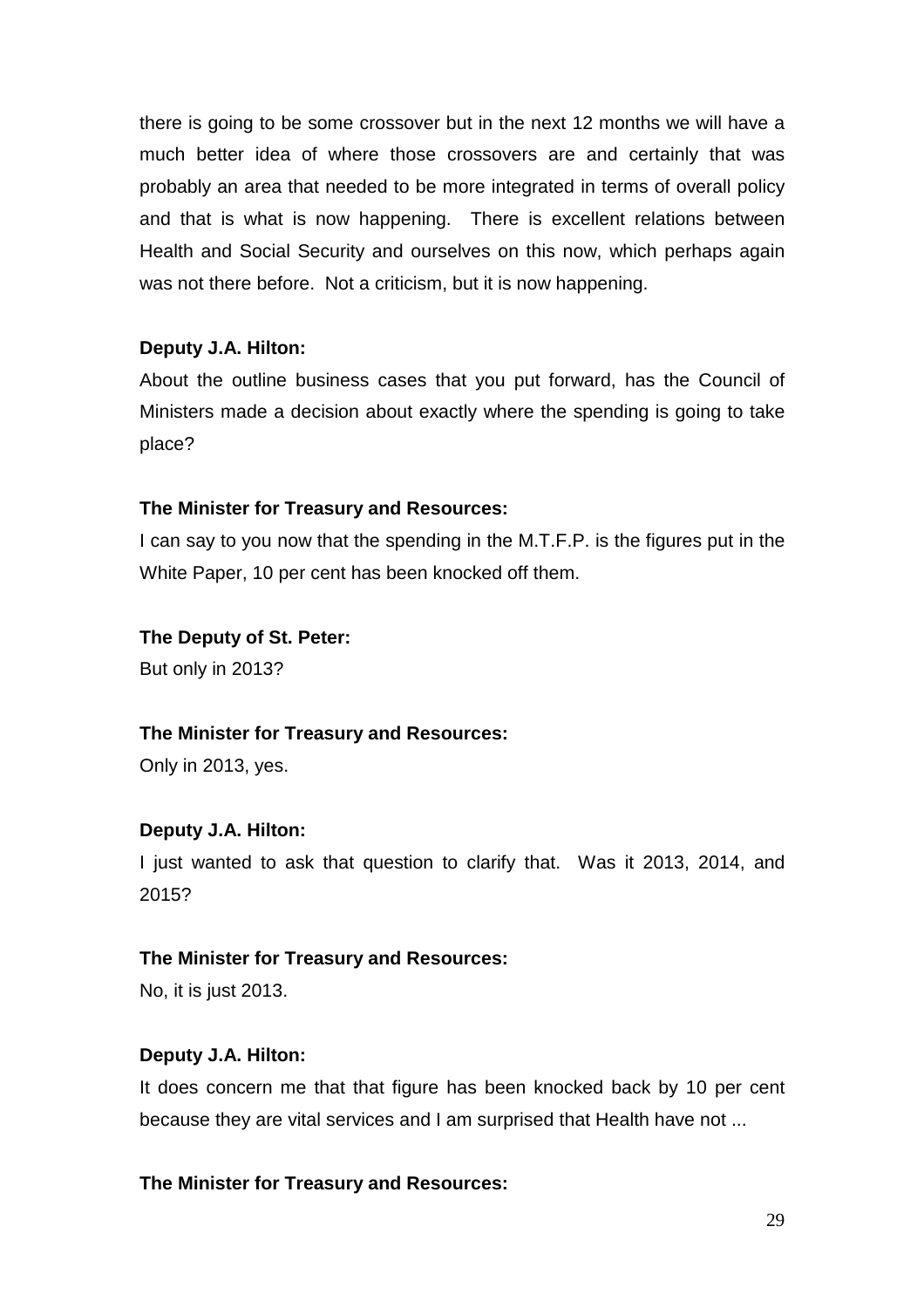Health are getting the vast majority of the growth and the strain that public finances are taking, we are taking the weight of a very significant increase in spending and Health themselves have been very successful in bidding, let us be quite clear, and we are confident in them. They have done good work and we think that we can deliver the vast majority of what we were planning to do. There is an issue of capacity. Health need to be able to spend this money and just simply us voting money does not necessarily mean that ... the worst state would be to allocate money if it was not being spent. I think this is a reasonable compromise but, again, it is a matter for States Members to decide. There could be an amendment to reinstate the 10 per cent and there is obviously going to have to be a compensatory saving found somewhere in order to deliver it.

## **Deputy J.A. Hilton:**

Is it 10 per cent across all of the growth in revenue?

## **Treasurer of the States of Jersey:**

Can I explain just what it is and put it in some context for you? By 2015, and this information is in the M.T.F.P, we would be continuing the £6 million of spending which is presently funded from the H.I.F. We would be adding £14 million of growth, which is in the base assumptions. You may recall, Deputy Hilton, I mentioned that last time.

#### **Deputy J.A. Hilton:**

Yes.

## **Treasurer of the States of Jersey:**

So there is £14 million by 2015 in the base assumptions and then there is a further £12 million which is coming from the total. If you recall, we had £26 million available for growth for all departments, so there is £12 million of that £26 million. We must not give the 10 per cent any currency because all of that adds up to £32 million and the 10 per cent is 10 per cent of £6 million in 2013 of the new growth. So it is actually £600,000 out of £32 million, so we must not get too kind of carried away with ...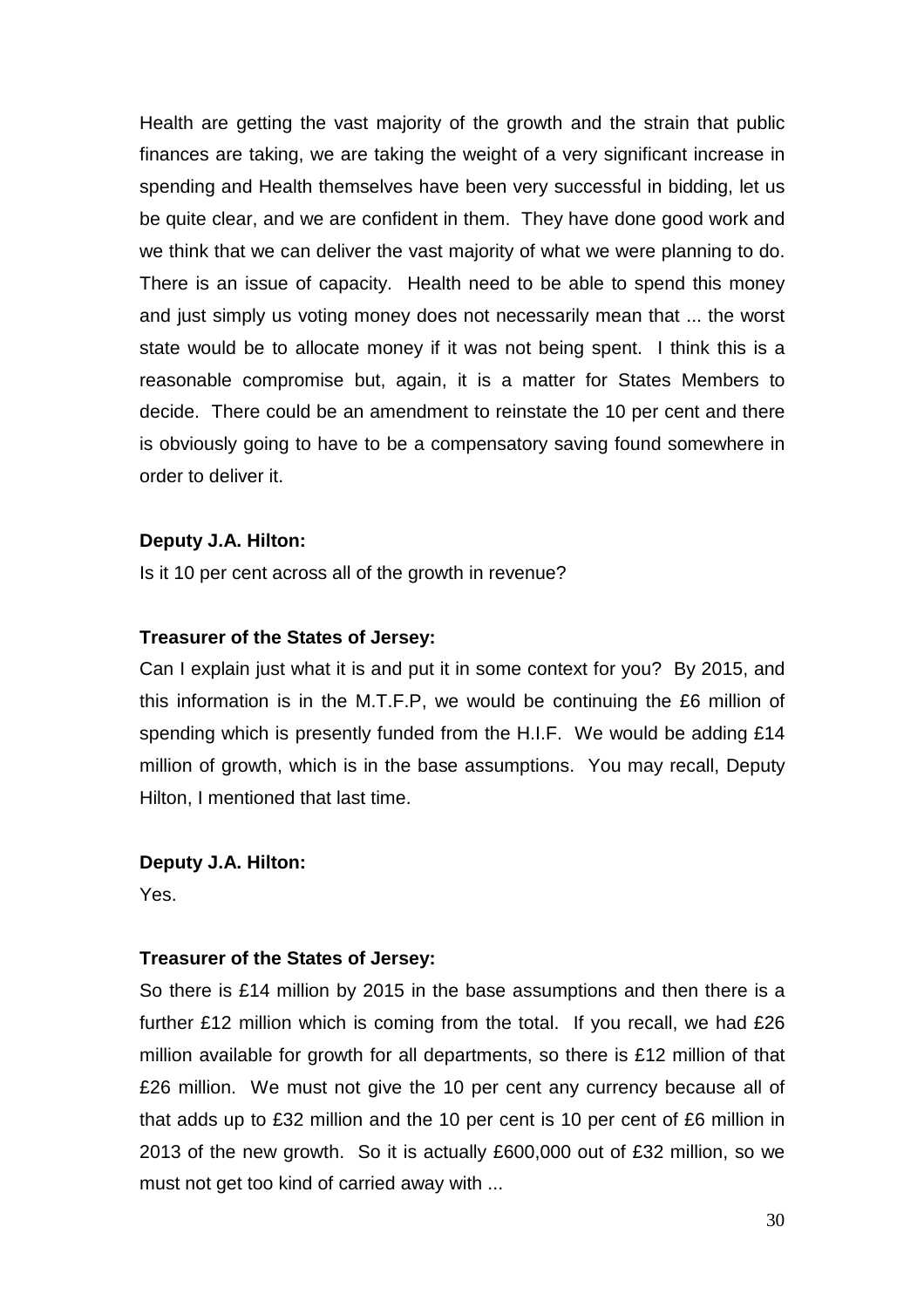## **The Minister for Treasury and Resources:**

Thank you for clarifying that.

## **Deputy J.A. Hilton:**

So it is an additional £32 million over the 3 years in revenue?

## **Treasurer of the States of Jersey:**

It is an additional £26 million, but in terms of cost to the States, if you like, it is an additional £32 million, because £6 million was funded by the H.I.F. and we have still got to go back to the States to ask for their agreement to continue with funding coming from the H.I.F.

## **The Minister for Treasury and Resources:**

Some people are going to say it is too much, no doubt.

## **The Deputy of St. Peter:**

Thank you very much. That has been very helpful.

## **The Minister for Treasury and Resources:**

If we can be of assistance in any way. We understand you have a very big job of work to try to get to grips with what has been a Green and a White Paper that has taken months of work and literally man and woman years of input, so we wish you well with your analysis of this. If we can provide any information, any of us at any time while there are formal hearings, if we can answer any of your questions, we are more than happy to do it. I have to say, from a Treasury point of view, political point of view, we are very keen on getting the States to make a decision. We worry from a Treasury point of view, if a decision was not taken and if we do not start the process of redesigning our healthcare systems, about the sustainability of the current model and the problems that would occur if we just think of, for example, the capacity of the hospital. Unless we start diverting people from coming into hospital to be looked after in their own homes we are going to have capacity issues at the hospital very quickly. We think that this is an overdue decision